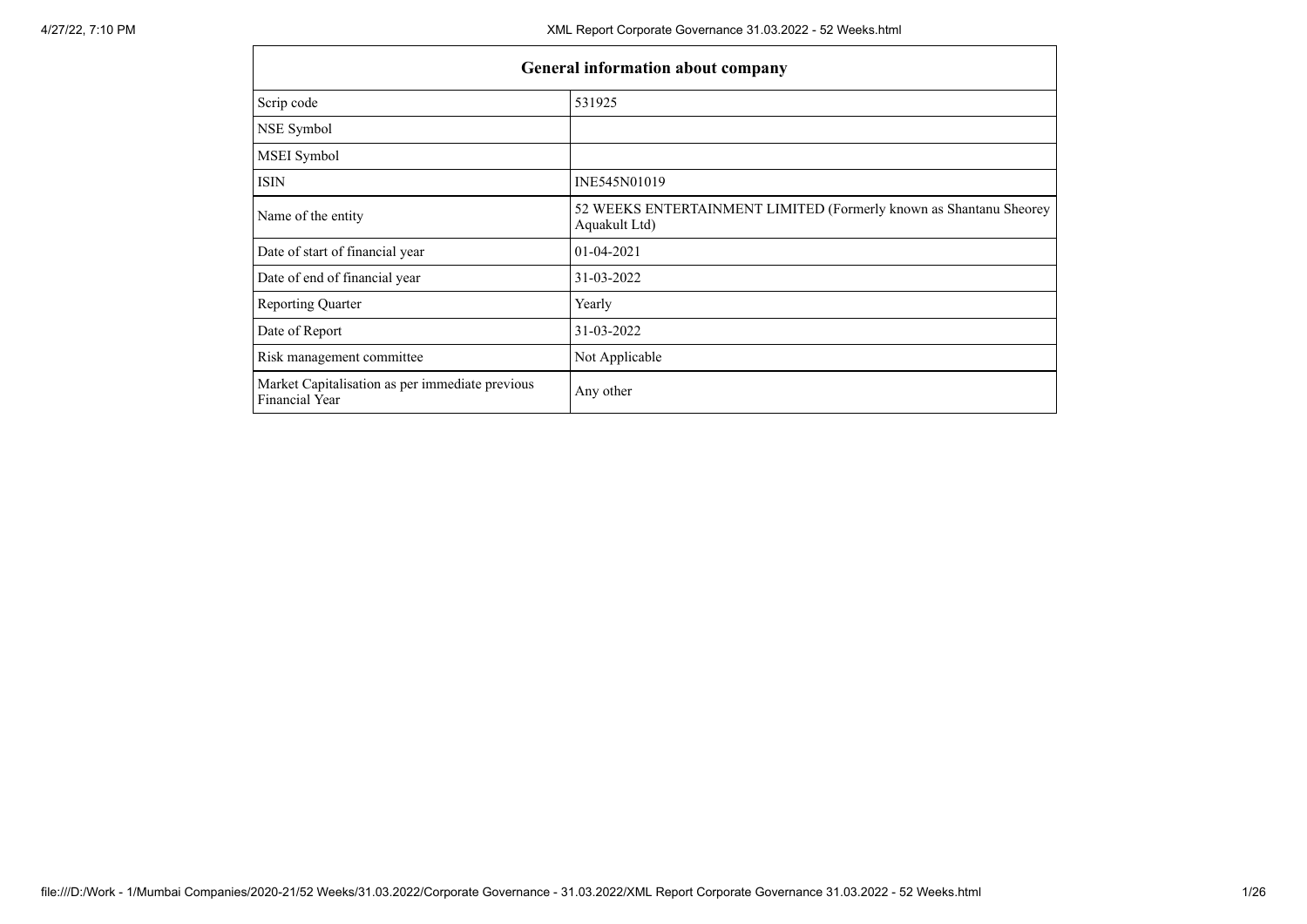## **Annexure I**

## **Annexure I to be submitted by listed entity on quarterly basis**

|                |                      |                                    |                     |            |                                                |                            |                                 |                          |                                                                                                      |                                             | I. Composition of Board of Directors                     |                            |                      |                                            |                                                                                                                                                |                                                                                                                                                                      |                                                                                                                                                                          |                                                                                                                                                                                                            |                                      |                                           |
|----------------|----------------------|------------------------------------|---------------------|------------|------------------------------------------------|----------------------------|---------------------------------|--------------------------|------------------------------------------------------------------------------------------------------|---------------------------------------------|----------------------------------------------------------|----------------------------|----------------------|--------------------------------------------|------------------------------------------------------------------------------------------------------------------------------------------------|----------------------------------------------------------------------------------------------------------------------------------------------------------------------|--------------------------------------------------------------------------------------------------------------------------------------------------------------------------|------------------------------------------------------------------------------------------------------------------------------------------------------------------------------------------------------------|--------------------------------------|-------------------------------------------|
|                |                      |                                    |                     |            |                                                |                            |                                 |                          | Disclosure of notes on composition of board of directors explanatory                                 |                                             |                                                          |                            |                      |                                            |                                                                                                                                                |                                                                                                                                                                      |                                                                                                                                                                          |                                                                                                                                                                                                            |                                      |                                           |
|                |                      |                                    |                     |            |                                                |                            |                                 |                          |                                                                                                      |                                             | Whether the listed entity has a Regular Chairperson   No |                            |                      |                                            |                                                                                                                                                |                                                                                                                                                                      |                                                                                                                                                                          |                                                                                                                                                                                                            |                                      |                                           |
|                |                      |                                    |                     |            |                                                |                            |                                 |                          |                                                                                                      |                                             | Whether Chairperson is related to MD or CEO   No         |                            |                      |                                            |                                                                                                                                                |                                                                                                                                                                      |                                                                                                                                                                          |                                                                                                                                                                                                            |                                      |                                           |
| Sr             | Title<br>(Mr)<br>Ms) | Name of the<br>Director            | PAN                 | <b>DIN</b> | Category 1<br>of directors                     | Category 2<br>of directors | Category<br>$3$ of<br>directors | Date<br>of<br>Birth      | Whether<br>special<br>resolution<br>passed?<br>[Refer Reg.<br>$17(1A)$ of<br>Listing<br>Regulations] | Date of<br>passing<br>special<br>resolution | <b>Initial Date</b><br>of<br>appointment                 | Date of Re-<br>appointment | Date of<br>cessation | Tenure<br>of<br>director<br>(in<br>months) | No of<br>Directorship<br>in listed<br>entities<br>including<br>this listed<br>entity (Refer<br>Regulation<br>17A of<br>Listing<br>Regulations) | No of<br>Independent<br>Directorship<br>in listed<br>entities<br>including<br>this listed<br>entity<br>(Refer<br>Regulation<br>$17A(1)$ of<br>Listing<br>Regulations | Number of<br>memberships<br>in Audit/<br>Stakeholder<br>Committee(s)<br>including this<br>listed entity<br>(Refer<br>Regulation<br>$26(1)$ of<br>Listing<br>Regulations) | No of post<br>of<br>Chairperson<br>in Audit/<br>Stakeholder<br>Committee<br>held in listed<br>entities<br>including<br>this listed<br>entity (Refer<br>Regulation<br>$26(1)$ of<br>Listing<br>Regulations) | Notes for<br>not<br>providing<br>PAN | Notes fo<br>not<br>providir<br><b>DIN</b> |
|                | Mr                   | <b>SHANTANU</b><br><b>SHEORY</b>   | AAPPS3025G          | 00443703   | Executive<br>Director                          | Chairperson                |                                 | $01-$<br>$01 -$<br>1955  | NA                                                                                                   |                                             | 18-06-1993                                               |                            |                      |                                            |                                                                                                                                                | $\mathbf{0}$                                                                                                                                                         |                                                                                                                                                                          | $\overline{0}$                                                                                                                                                                                             |                                      |                                           |
| $\overline{2}$ | Mr                   | <b>CYRUS</b><br><b>BHOT</b>        | ACAPB6167F          | 00443874   | Executive<br>Director                          | Not<br>Applicable          |                                 | $26 -$<br>$11 -$<br>1963 | NA                                                                                                   |                                             | 19-08-2011                                               |                            |                      |                                            |                                                                                                                                                | $\theta$                                                                                                                                                             |                                                                                                                                                                          | 0                                                                                                                                                                                                          |                                      |                                           |
| $\overline{3}$ | Mr                   | <b>SURYAKANT</b><br><b>KADAKNE</b> | AAWPK8420E 02272617 |            | Non-<br>Executive -<br>Independent<br>Director | Not<br>Applicable          |                                 | $23 -$<br>$09-$<br>1968  | Yes                                                                                                  | $29-12-$<br>2020                            | 22-09-2015                                               | 29-09-2020                 |                      | 60                                         |                                                                                                                                                | 3                                                                                                                                                                    | $\overline{c}$                                                                                                                                                           | $\mathcal{R}$                                                                                                                                                                                              |                                      |                                           |
| $\overline{4}$ | Mr                   | <b>VIPIN</b><br><b>CHAMPAWAT</b>   | AKOPC4804G          | 06369837   | Non-<br>Executive -<br>Independent<br>Director | Not<br>Applicable          |                                 | $07 -$<br>$09-$<br>1976  | Yes                                                                                                  | $29-12$<br>2020                             | 22-09-2015                                               | 29-09-2020                 |                      | 60                                         |                                                                                                                                                | $\overline{2}$                                                                                                                                                       |                                                                                                                                                                          |                                                                                                                                                                                                            |                                      |                                           |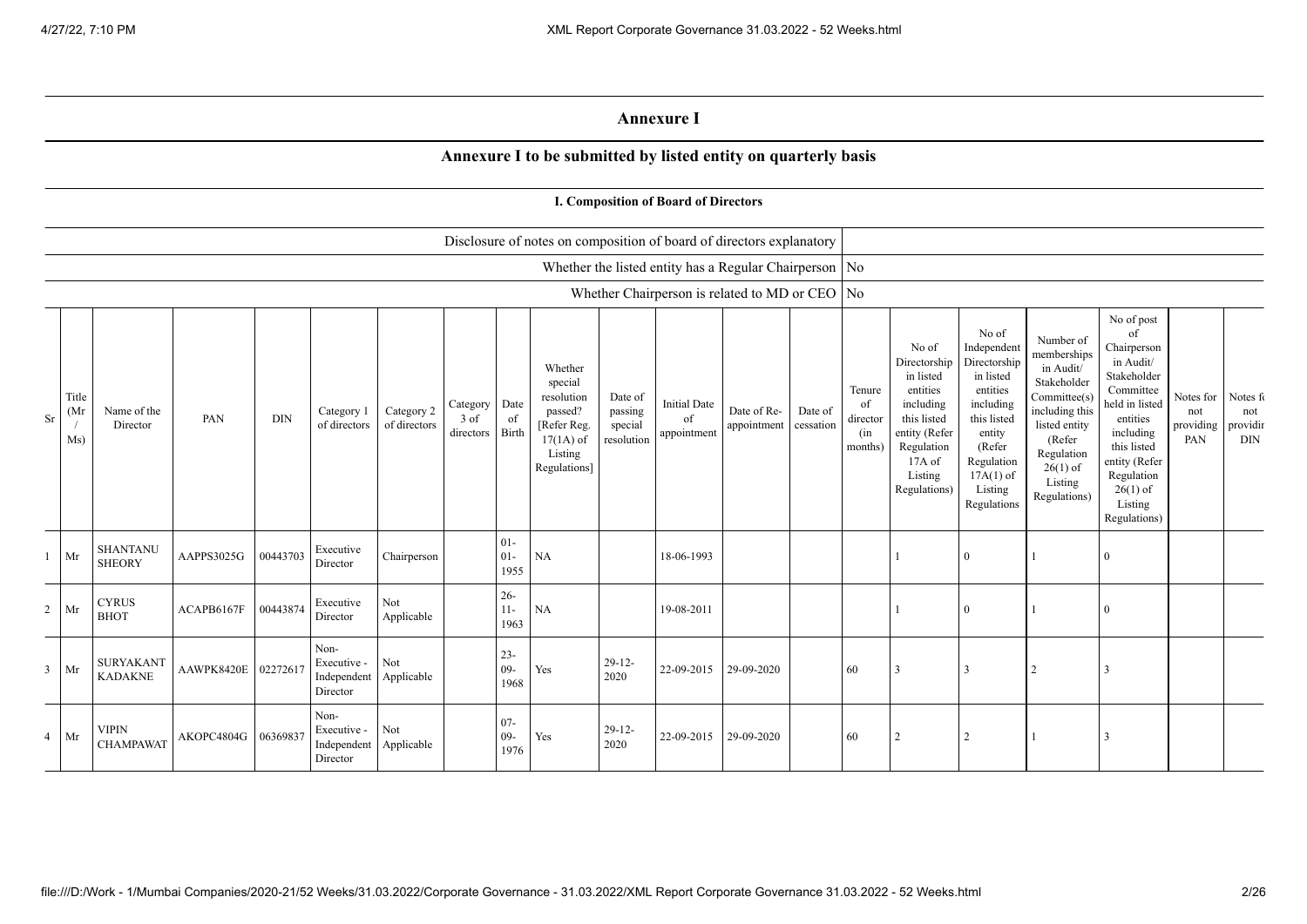$\Gamma$ 

|                |                      | <b>I. Composition of Board of Directors</b>                          |                     |            |                                                |                               |                                 |                          |                                                                                                      |                                             |                                          |                            |                      |                                            |                                                                                                                                                  |                                                                                                                                                                      |                                                                                                                                                                          |                                                                                                                                                                                                            |
|----------------|----------------------|----------------------------------------------------------------------|---------------------|------------|------------------------------------------------|-------------------------------|---------------------------------|--------------------------|------------------------------------------------------------------------------------------------------|---------------------------------------------|------------------------------------------|----------------------------|----------------------|--------------------------------------------|--------------------------------------------------------------------------------------------------------------------------------------------------|----------------------------------------------------------------------------------------------------------------------------------------------------------------------|--------------------------------------------------------------------------------------------------------------------------------------------------------------------------|------------------------------------------------------------------------------------------------------------------------------------------------------------------------------------------------------------|
|                |                      | Disclosure of notes on composition of board of directors explanatory |                     |            |                                                |                               |                                 |                          |                                                                                                      |                                             |                                          |                            |                      |                                            |                                                                                                                                                  |                                                                                                                                                                      |                                                                                                                                                                          |                                                                                                                                                                                                            |
|                |                      |                                                                      |                     |            |                                                |                               |                                 |                          | Whether the listed entity has a Regular Chairperson                                                  |                                             |                                          |                            |                      |                                            |                                                                                                                                                  |                                                                                                                                                                      |                                                                                                                                                                          |                                                                                                                                                                                                            |
| <b>Sr</b>      | Title<br>(Mr)<br>Ms) | Name<br>of the<br>Director                                           | PAN                 | <b>DIN</b> | Category 1<br>of directors                     | Category 2<br>οť<br>directors | Category<br>$3$ of<br>directors | Date<br>of<br>Birth      | Whether<br>special<br>resolution<br>passed?<br>[Refer Reg.<br>$17(1A)$ of<br>Listing<br>Regulations] | Date of<br>passing<br>special<br>resolution | <b>Initial Date</b><br>of<br>appointment | Date of Re-<br>appointment | Date of<br>cessation | Tenure<br>of<br>director<br>(in<br>months) | No of<br>Directorship<br>in listed<br>entities<br>including<br>this listed<br>entity (Refer<br>Regulation<br>$17A$ of<br>Listing<br>Regulations) | No of<br>Independent<br>Directorship<br>in listed<br>entities<br>including<br>this listed<br>entity<br>(Refer<br>Regulation<br>$17A(1)$ of<br>Listing<br>Regulations | Number of<br>memberships<br>in Audit/<br>Stakeholder<br>Committee(s)<br>including this<br>listed entity<br>(Refer<br>Regulation<br>$26(1)$ of<br>Listing<br>Regulations) | No of post<br>of<br>Chairperson<br>in Audit/<br>Stakeholder<br>Committee<br>held in listed<br>entities<br>including<br>this listed<br>entity (Refer<br>Regulation<br>$26(1)$ of<br>Listing<br>Regulations) |
| 5 <sup>5</sup> | Mrs                  | PREETI<br><b>DOSHI</b>                                               | AFFPD7388L 07741542 |            | Non-<br>Executive -<br>Independent<br>Director | Not<br>Applicable             |                                 | $20 -$<br>$06 -$<br>1975 | No                                                                                                   |                                             | 20-03-2017                               |                            |                      | 60                                         | 3                                                                                                                                                |                                                                                                                                                                      | 3                                                                                                                                                                        |                                                                                                                                                                                                            |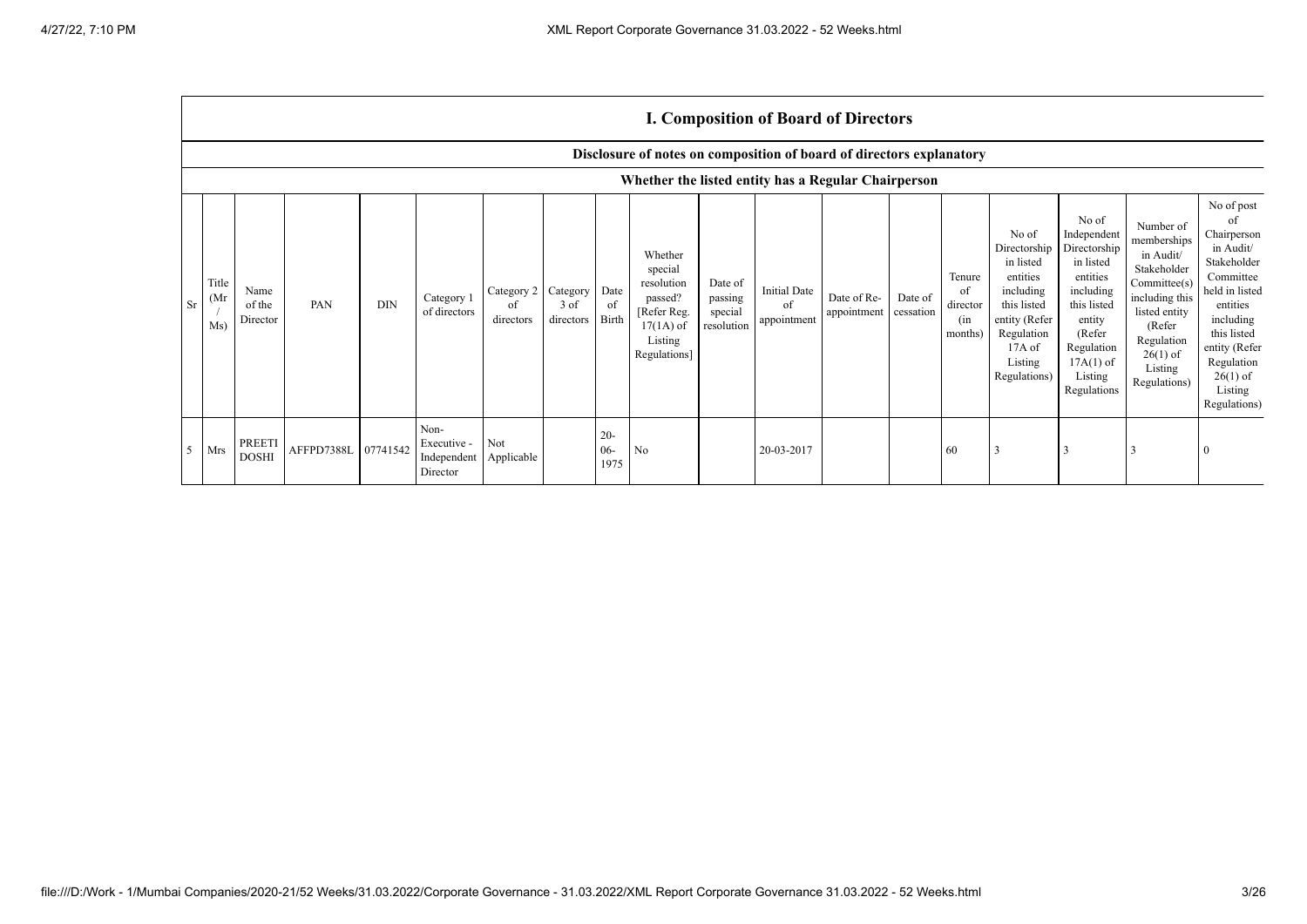|                | <b>Audit Committee Details</b>                                 |                                    |                                         |                            |                        |                      |                |  |  |  |
|----------------|----------------------------------------------------------------|------------------------------------|-----------------------------------------|----------------------------|------------------------|----------------------|----------------|--|--|--|
|                | Whether the Audit Committee has a Regular Chairperson  <br>Yes |                                    |                                         |                            |                        |                      |                |  |  |  |
| Sr             | DIN<br>Number                                                  | Name of Committee<br>members       | Category 1 of directors                 | Category 2 of<br>directors | Date of<br>Appointment | Date of<br>Cessation | <b>Remarks</b> |  |  |  |
|                | 06369837                                                       | <b>VIPIN CHAMPAWAT</b>             | Non-Executive - Independent<br>Director | Chairperson                | 22-09-2015             |                      |                |  |  |  |
| $\overline{c}$ | 02272617                                                       | <b>SURYAKANT</b><br><b>KADAKNE</b> | Non-Executive - Independent<br>Director | Member                     | 22-09-2015             |                      |                |  |  |  |
| 3              | 00443874                                                       | <b>CYRUS BHOT</b>                  | <b>Executive Director</b>               | Member                     | 19-08-2011             |                      |                |  |  |  |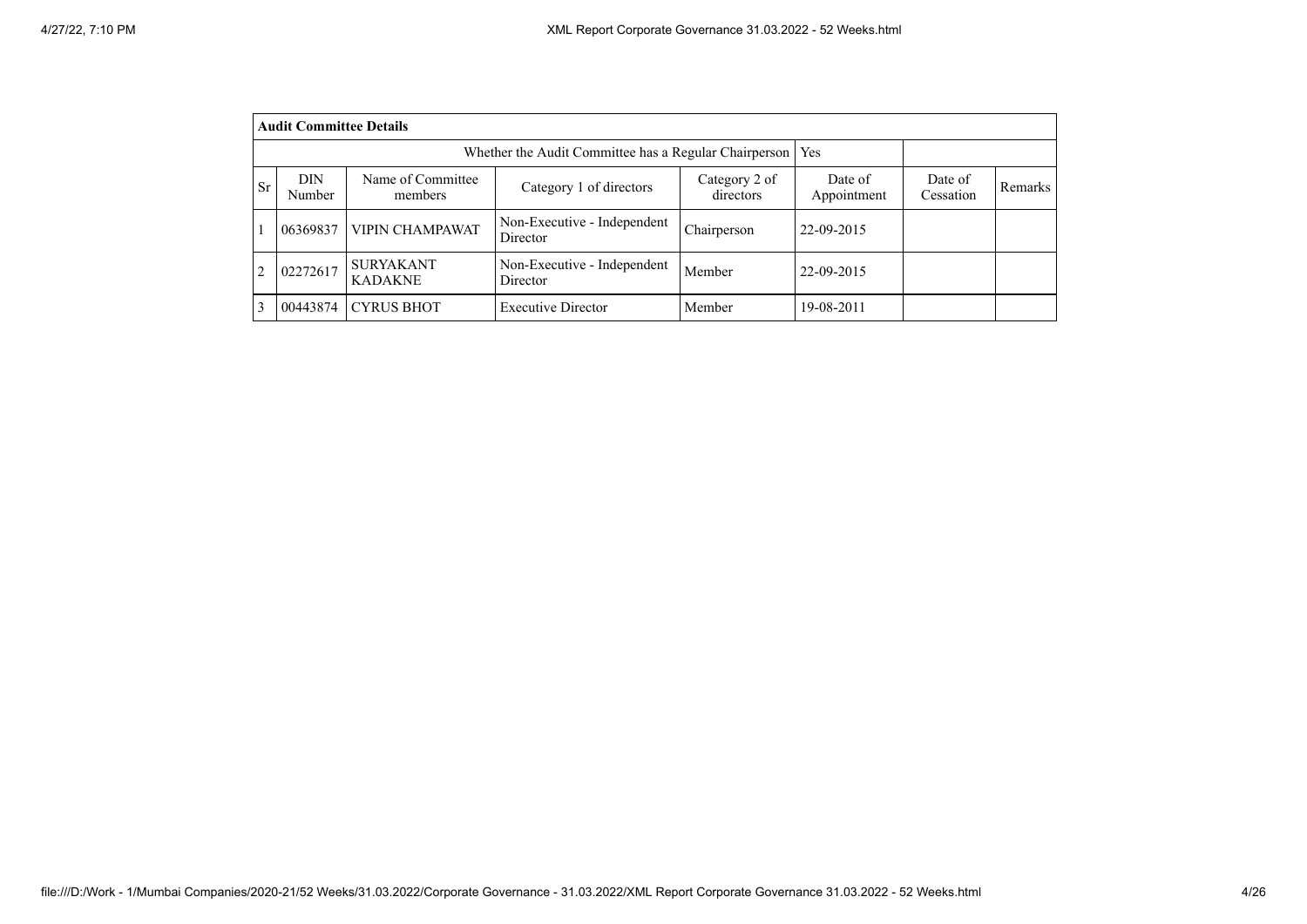|                | Nomination and remuneration committee                                       |                                    |                                         |                            |                        |                      |         |  |  |  |
|----------------|-----------------------------------------------------------------------------|------------------------------------|-----------------------------------------|----------------------------|------------------------|----------------------|---------|--|--|--|
|                | Whether the Nomination and remuneration committee has a Regular Chairperson | Yes                                |                                         |                            |                        |                      |         |  |  |  |
| <b>Sr</b>      | <b>DIN</b><br>Number                                                        | Name of Committee<br>members       | Category 1 of directors                 | Category 2 of<br>directors | Date of<br>Appointment | Date of<br>Cessation | Remarks |  |  |  |
| $\mathbf{1}$   | 06369837                                                                    | <b>VIPIN CHAMPAWAT</b>             | Non-Executive - Independent<br>Director | Chairperson                | 22-09-2015             |                      |         |  |  |  |
| $\overline{2}$ | 02272617                                                                    | <b>SURYAKANT</b><br><b>KADAKNE</b> | Non-Executive - Independent<br>Director | Member                     | 22-09-2015             |                      |         |  |  |  |
| 3              | 07741542                                                                    | PREETI DOSHI                       | Non-Executive - Independent<br>Director | Member                     | 20-03-2017             |                      |         |  |  |  |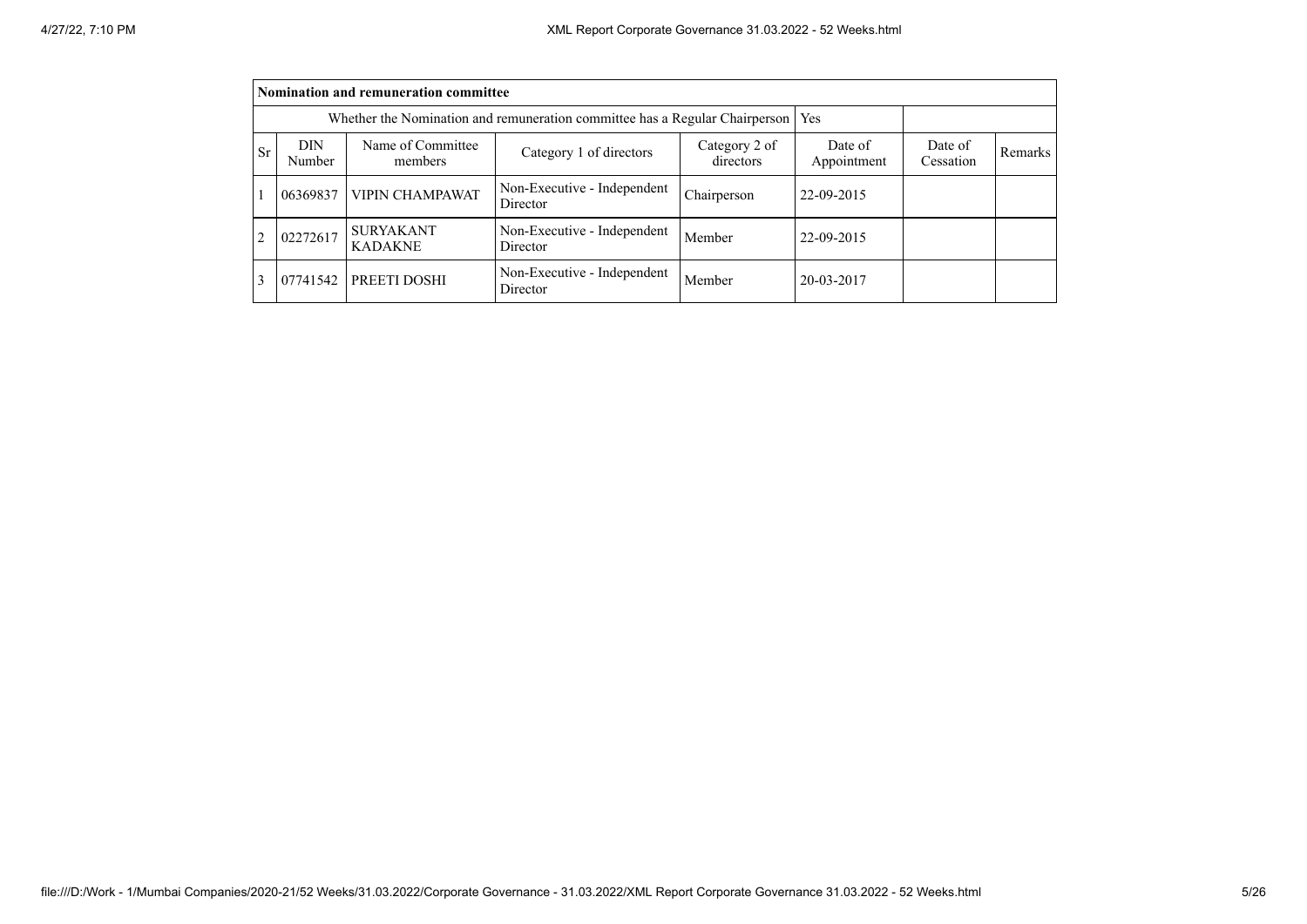|    | <b>Stakeholders Relationship Committee</b> |                        |                                         |             |            |  |  |  |  |  |
|----|--------------------------------------------|------------------------|-----------------------------------------|-------------|------------|--|--|--|--|--|
|    |                                            |                        |                                         |             |            |  |  |  |  |  |
| Sr | <b>DIN</b><br>Number                       | Date of<br>Cessation   | <b>Remarks</b>                          |             |            |  |  |  |  |  |
|    | 06369837                                   | <b>VIPIN CHAMPAWAT</b> | Non-Executive - Independent<br>Director | Chairperson | 22-09-2015 |  |  |  |  |  |
| 2  | 07741542                                   | <b>PREETI DOSHI</b>    | Non-Executive - Independent<br>Director | Member      | 31-10-2018 |  |  |  |  |  |
| 3  | 00443703                                   | <b>SHANTANU SHEORY</b> | <b>Executive Director</b>               | Member      | 18-06-1993 |  |  |  |  |  |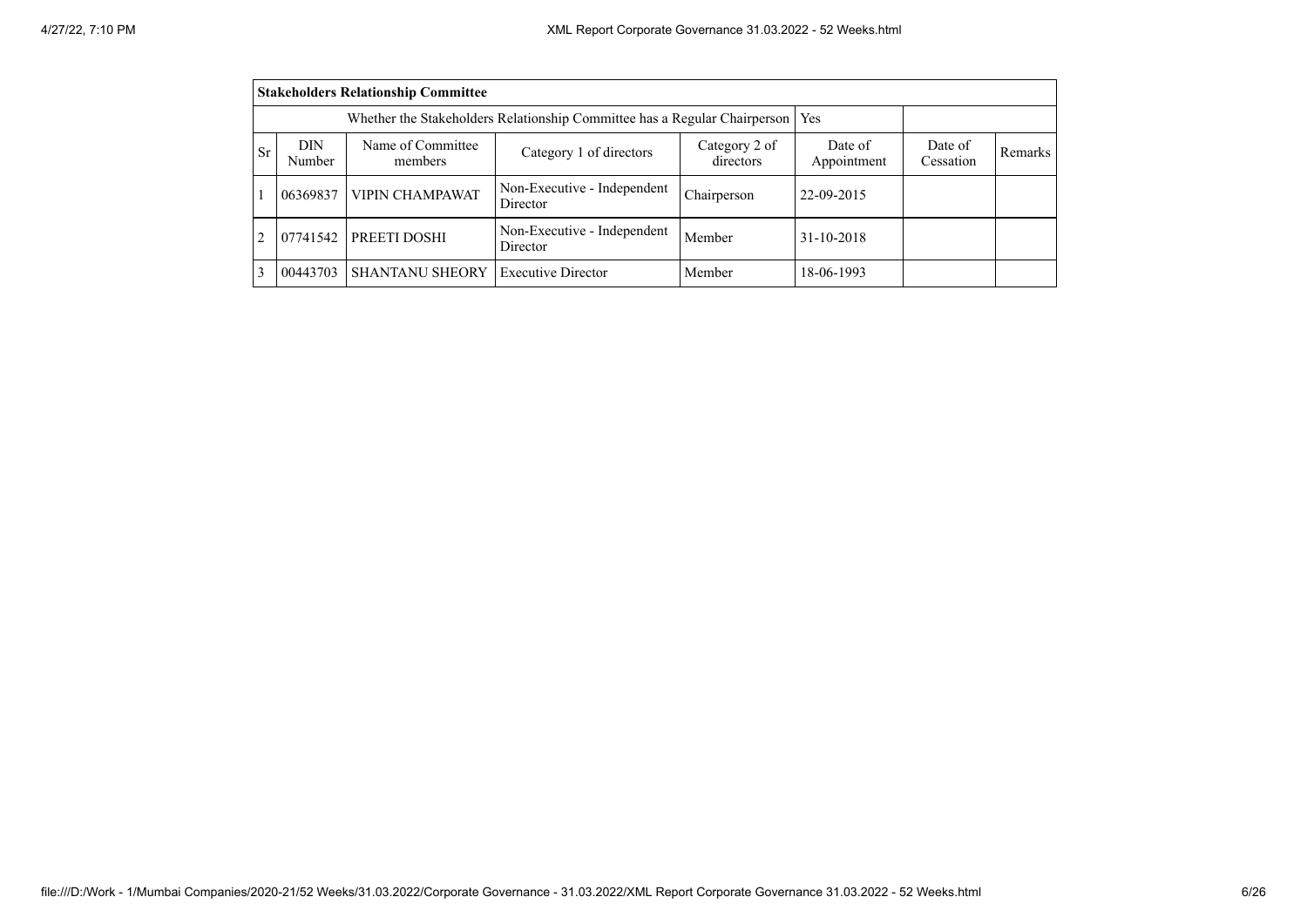| <b>Risk Management Committee</b> |               |                                                                 |                            |                            |                        |                      |         |  |  |
|----------------------------------|---------------|-----------------------------------------------------------------|----------------------------|----------------------------|------------------------|----------------------|---------|--|--|
|                                  |               | Whether the Risk Management Committee has a Regular Chairperson |                            |                            |                        |                      |         |  |  |
| -Sr                              | DIN<br>Number | Name of Committee<br>members                                    | Category 1 of<br>directors | Category 2 of<br>directors | Date of<br>Appointment | Date of<br>Cessation | Remarks |  |  |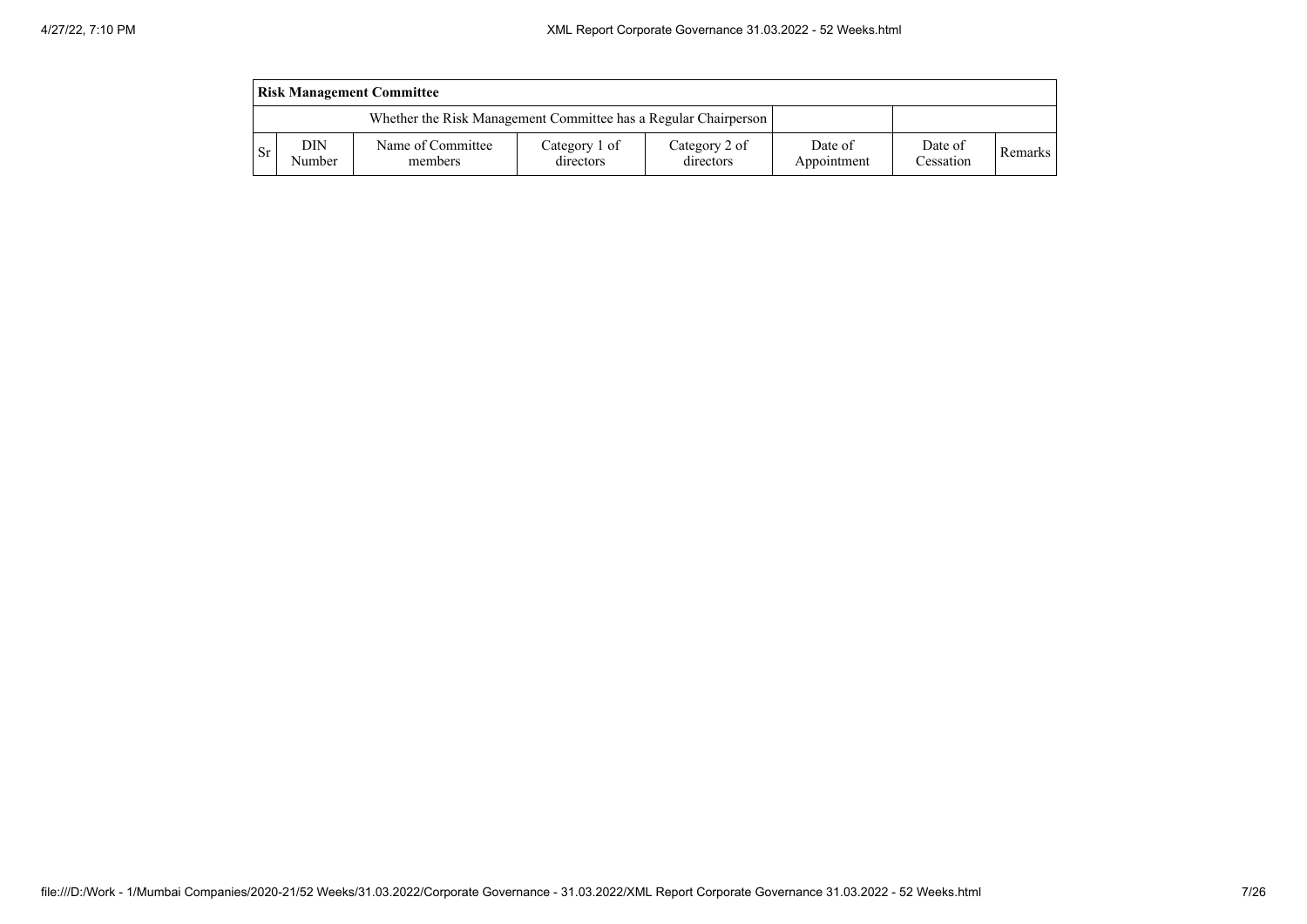|     | <b>Corporate Social Responsibility Committee</b> |                                                                                 |                            |                            |                        |                      |         |  |  |
|-----|--------------------------------------------------|---------------------------------------------------------------------------------|----------------------------|----------------------------|------------------------|----------------------|---------|--|--|
|     |                                                  | Whether the Corporate Social Responsibility Committee has a Regular Chairperson |                            |                            |                        |                      |         |  |  |
| -Sr | DIN<br>Number                                    | Name of Committee<br>members                                                    | Category 1 of<br>directors | Category 2 of<br>directors | Date of<br>Appointment | Date of<br>Cessation | Remarks |  |  |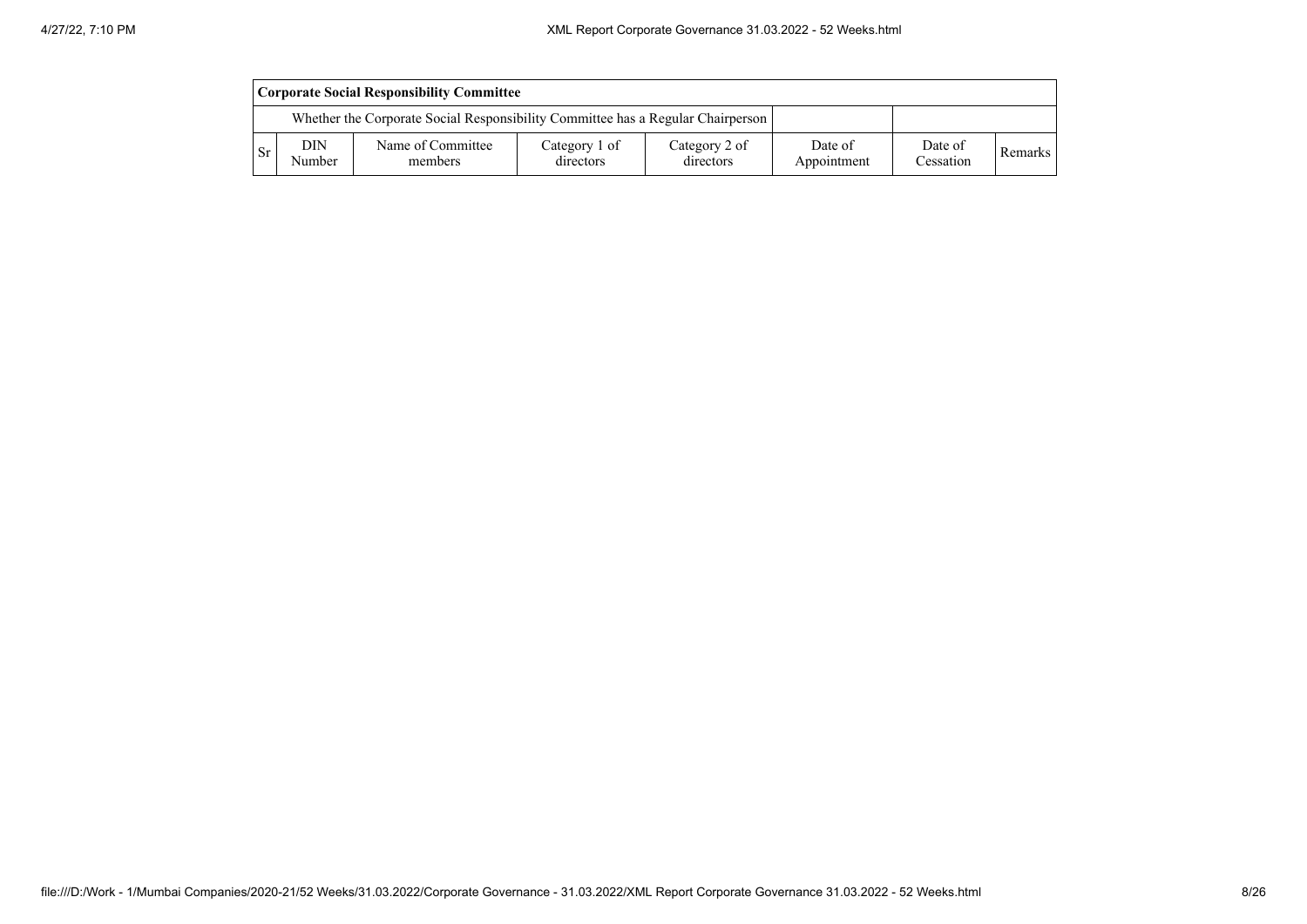| <b>Other Committee</b> |                                                                                                                                     |  |  |
|------------------------|-------------------------------------------------------------------------------------------------------------------------------------|--|--|
|                        | Sr   DIN Number   Name of Committee members   Name of other committee   Category 1 of directors   Category 2 of directors   Remarks |  |  |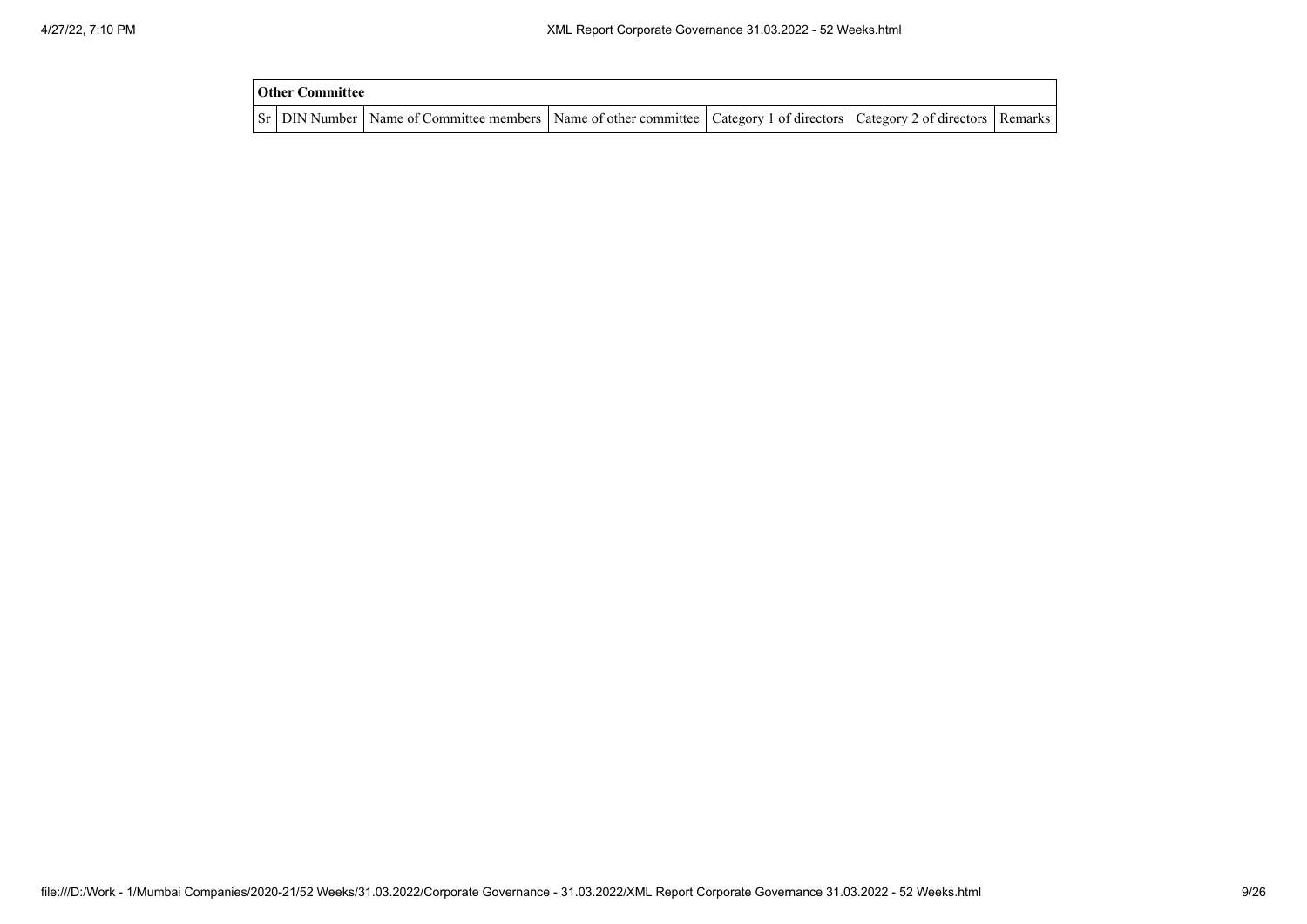|           | <b>Annexure 1</b>                                            |                                                                     |                                                                      |                                       |                                                     |                                                                                      |                                                                        |  |  |  |
|-----------|--------------------------------------------------------------|---------------------------------------------------------------------|----------------------------------------------------------------------|---------------------------------------|-----------------------------------------------------|--------------------------------------------------------------------------------------|------------------------------------------------------------------------|--|--|--|
|           | <b>Annexure 1</b>                                            |                                                                     |                                                                      |                                       |                                                     |                                                                                      |                                                                        |  |  |  |
|           | <b>III. Meeting of Board of Directors</b>                    |                                                                     |                                                                      |                                       |                                                     |                                                                                      |                                                                        |  |  |  |
|           |                                                              | Disclosure of notes on meeting of<br>board of directors explanatory |                                                                      |                                       |                                                     |                                                                                      |                                                                        |  |  |  |
| <b>Sr</b> | Date(s) of<br>meeting (if any)<br>in the previous<br>quarter | $Date(s)$ of<br>meeting (if any)<br>in the current<br>quarter       | Maximum gap<br>between any two<br>consecutive (in<br>number of days) | Notes for<br>not<br>providing<br>Date | Whether<br>requirement of<br>Quorum met<br>(Yes/No) | Number of Directors<br>present* (All directors<br>including Independent<br>Director) | No. of<br>Independent<br><b>Directors</b><br>attending the<br>meeting* |  |  |  |
|           | 13-11-2021                                                   |                                                                     |                                                                      |                                       | Yes                                                 | 5                                                                                    |                                                                        |  |  |  |
| 2         |                                                              | 02-02-2022                                                          | 80                                                                   |                                       | Yes                                                 | 5                                                                                    |                                                                        |  |  |  |
| 3         |                                                              | 24-03-2022                                                          | 49                                                                   |                                       | Yes                                                 | 5                                                                                    |                                                                        |  |  |  |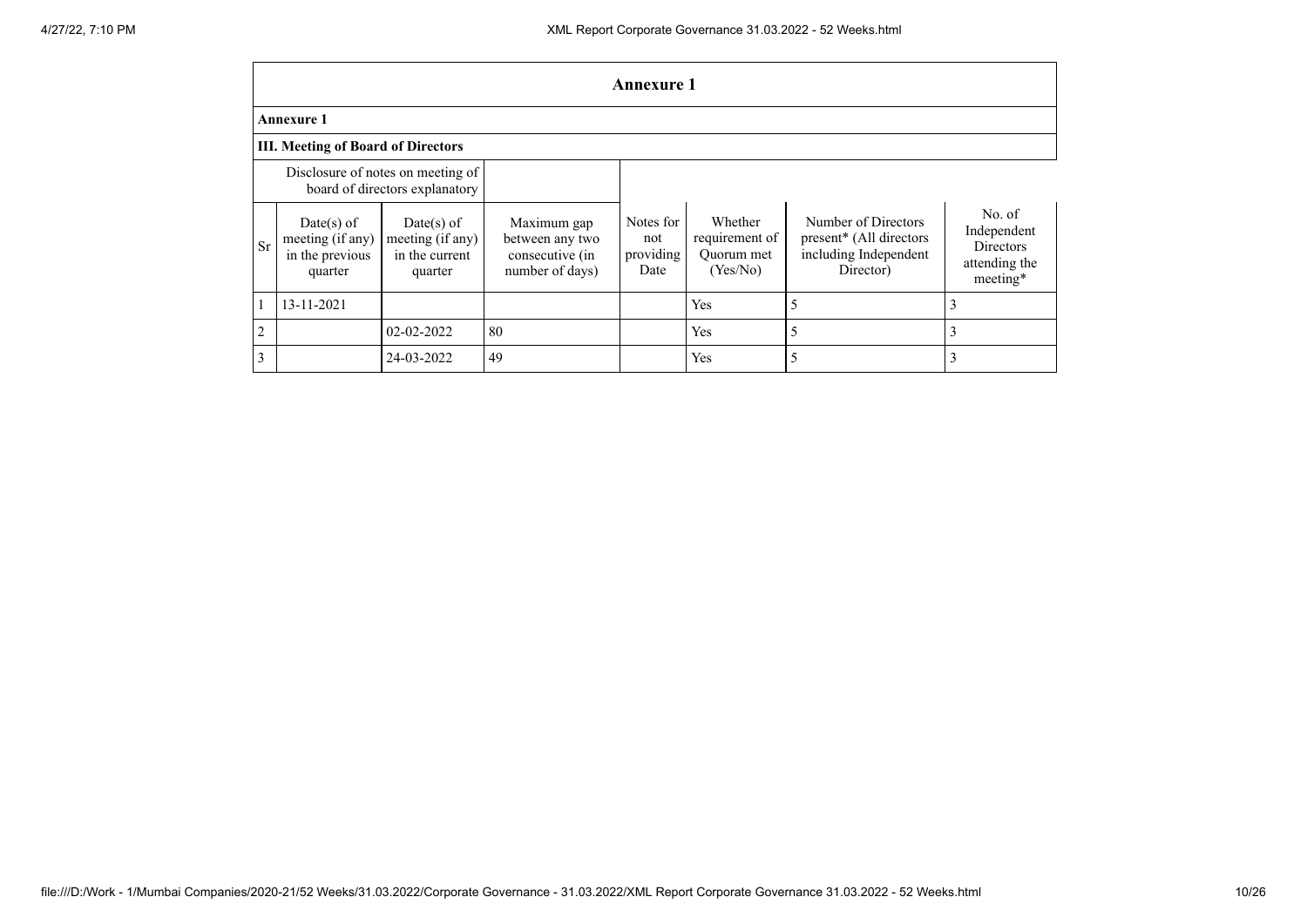|                | <b>Annexure 1</b>                                |                                                                                                            |                                                                      |                               |                                       |                                                        |                                                                                            |                                                                           |  |
|----------------|--------------------------------------------------|------------------------------------------------------------------------------------------------------------|----------------------------------------------------------------------|-------------------------------|---------------------------------------|--------------------------------------------------------|--------------------------------------------------------------------------------------------|---------------------------------------------------------------------------|--|
|                | <b>IV. Meeting of Committees</b>                 |                                                                                                            |                                                                      |                               |                                       |                                                        |                                                                                            |                                                                           |  |
|                |                                                  |                                                                                                            | Disclosure of notes on meeting of committees explanatory             |                               |                                       |                                                        |                                                                                            |                                                                           |  |
| <b>Sr</b>      | Name of<br>Committee                             | $Date(s)$ of meeting (Enter<br>dates of Previous quarter<br>and Current quarter in<br>chronological order) | Maximum gap<br>between any two<br>consecutive (in<br>number of days) | Name of<br>other<br>committee | Reson for<br>not<br>providing<br>date | Whether<br>requirement<br>of Quorum<br>met<br>(Yes/No) | Number of<br>Directors present*<br>(All directors<br>including<br>Independent<br>Director) | No. of<br>Independent<br><b>Directors</b><br>attending<br>the<br>meeting* |  |
| $\mathbf{1}$   | Audit<br>Committee                               | 13-11-2021                                                                                                 |                                                                      |                               |                                       | Yes                                                    | 3                                                                                          | $\overline{2}$                                                            |  |
| $\overline{2}$ | Audit<br>Committee                               | 02-02-2022                                                                                                 | 80                                                                   |                               |                                       | Yes                                                    | 3                                                                                          | $\overline{2}$                                                            |  |
| 3              | <b>Stakeholders</b><br>Relationship<br>Committee | 13-11-2021                                                                                                 |                                                                      |                               |                                       | Yes                                                    | 3                                                                                          | $\overline{2}$                                                            |  |
| $\overline{4}$ | <b>Stakeholders</b><br>Relationship<br>Committee | 02-02-2022                                                                                                 |                                                                      |                               |                                       | Yes                                                    | 3                                                                                          | $\overline{c}$                                                            |  |
| 5              | <b>Stakeholders</b><br>Relationship<br>Committee | 24-03-2022                                                                                                 |                                                                      |                               |                                       | Yes                                                    | 3                                                                                          | $\overline{2}$                                                            |  |
| 6              | Nomination<br>and<br>remuneration<br>committee   | 24-03-2022                                                                                                 |                                                                      |                               |                                       | Yes                                                    | 3                                                                                          | 3                                                                         |  |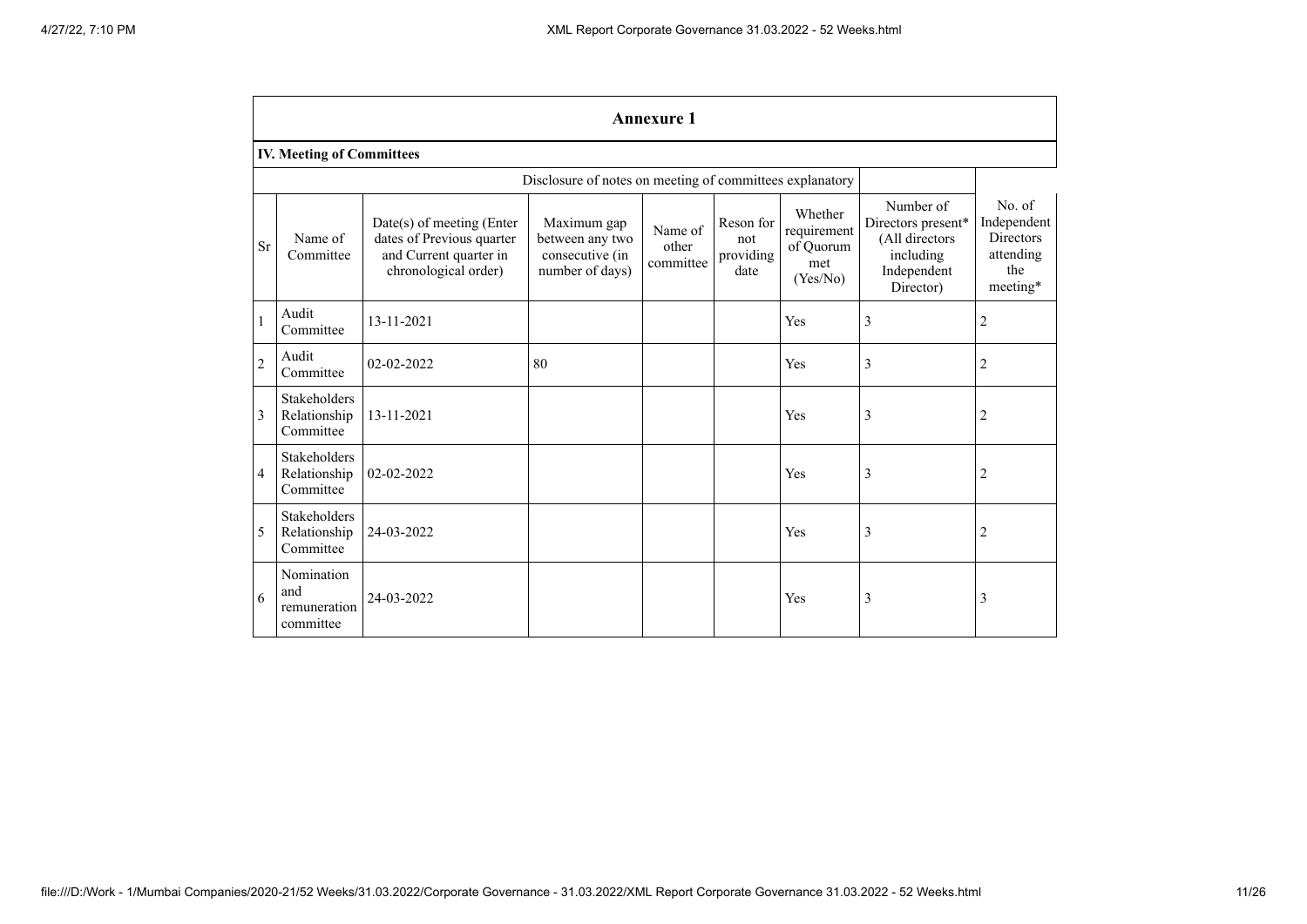|   | Annexure 1                                                                                                              |     |  |  |  |  |  |  |  |
|---|-------------------------------------------------------------------------------------------------------------------------|-----|--|--|--|--|--|--|--|
|   | V. Related Party Transactions                                                                                           |     |  |  |  |  |  |  |  |
|   | If status is "No" details of non-<br>Compliance status<br>Subject<br>Sr<br>(Yes/No/NA)<br>compliance may be given here. |     |  |  |  |  |  |  |  |
|   | Whether prior approval of audit committee obtained                                                                      | Yes |  |  |  |  |  |  |  |
| 2 | Whether shareholder approval obtained for material RPT                                                                  | NA  |  |  |  |  |  |  |  |
| 3 | Whether details of RPT entered into pursuant to omnibus approval<br>have been reviewed by Audit Committee               | NА  |  |  |  |  |  |  |  |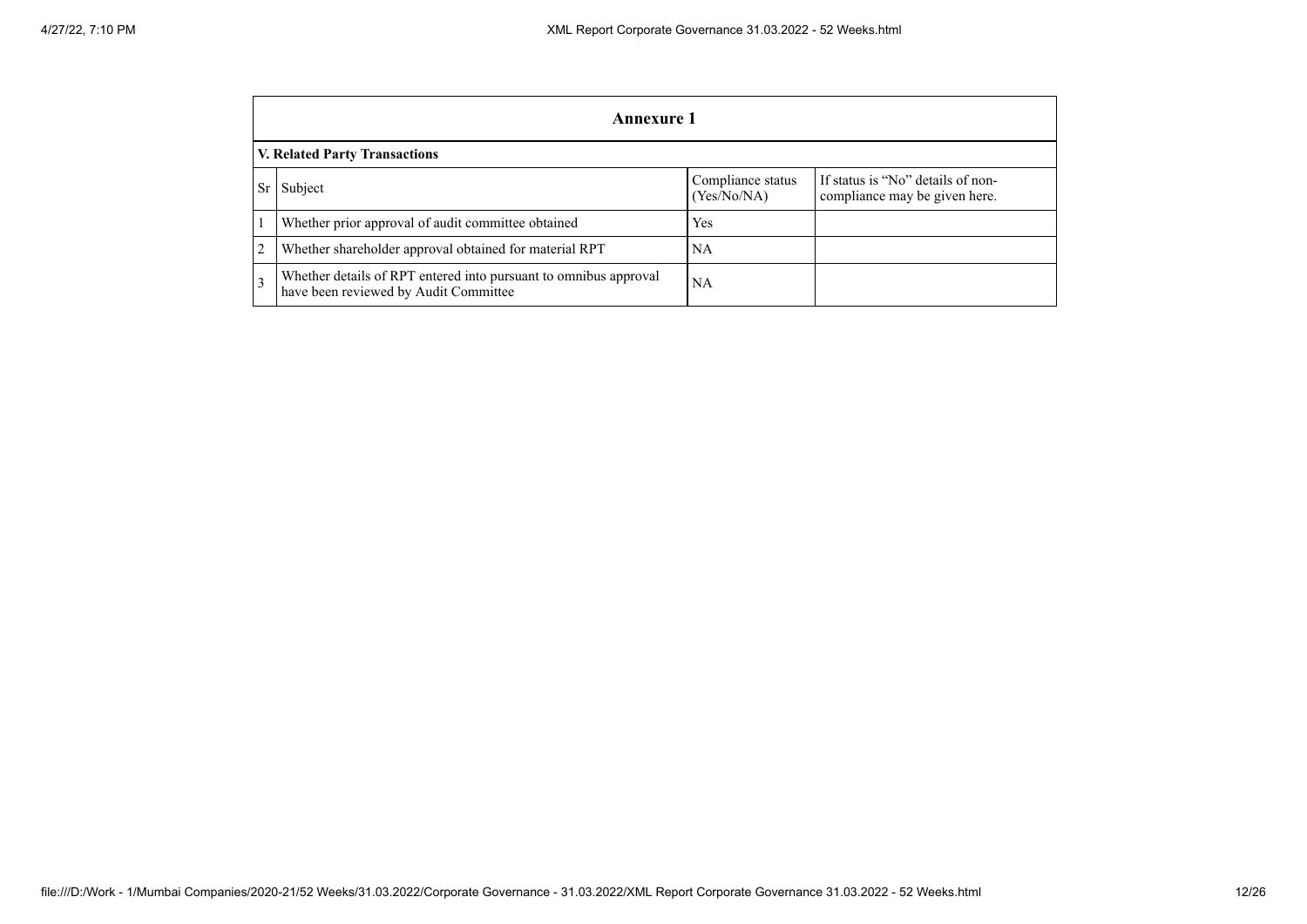|                | <b>Annexure 1</b>                                                                                                                                                                                               |                               |  |  |
|----------------|-----------------------------------------------------------------------------------------------------------------------------------------------------------------------------------------------------------------|-------------------------------|--|--|
|                | <b>VI.</b> Affirmations                                                                                                                                                                                         |                               |  |  |
| Sr             | Subject                                                                                                                                                                                                         | Compliance<br>status (Yes/No) |  |  |
|                | The composition of Board of Directors is in terms of SEBI (Listing obligations and disclosure requirements)<br>Regulations, 2015                                                                                | Yes                           |  |  |
| $\overline{c}$ | The composition of the following committees is in terms of SEBI(Listing obligations and disclosure requirements)<br>Regulations, 2015 a. Audit Committee                                                        | <b>Yes</b>                    |  |  |
| 3              | The composition of the following committees is in terms of SEBI(Listing obligations and disclosure requirements)<br>Regulations, 2015. b. Nomination & remuneration committee                                   | <b>Yes</b>                    |  |  |
| $\overline{4}$ | The composition of the following committees is in terms of SEBI(Listing obligations and disclosure requirements)<br>Regulations, 2015. c. Stakeholders relationship committee                                   | Yes                           |  |  |
| 5              | The composition of the following committees is in terms of SEBI(Listing obligations and disclosure requirements)<br>Regulations, 2015. d. Risk management committee (applicable to the top 500 listed entities) | <b>NA</b>                     |  |  |
| 6              | The committee members have been made aware of their powers, role and responsibilities as specified in SEBI<br>(Listing obligations and disclosure requirements) Regulations, 2015.                              | <b>Yes</b>                    |  |  |
| $\overline{7}$ | The meetings of the board of directors and the above committees have been conducted in the manner as specified in<br>SEBI (Listing obligations and disclosure requirements) Regulations, 2015.                  | Yes                           |  |  |
| 8              | This report and/or the report submitted in the previous quarter has been placed before Board of Directors.                                                                                                      | Yes                           |  |  |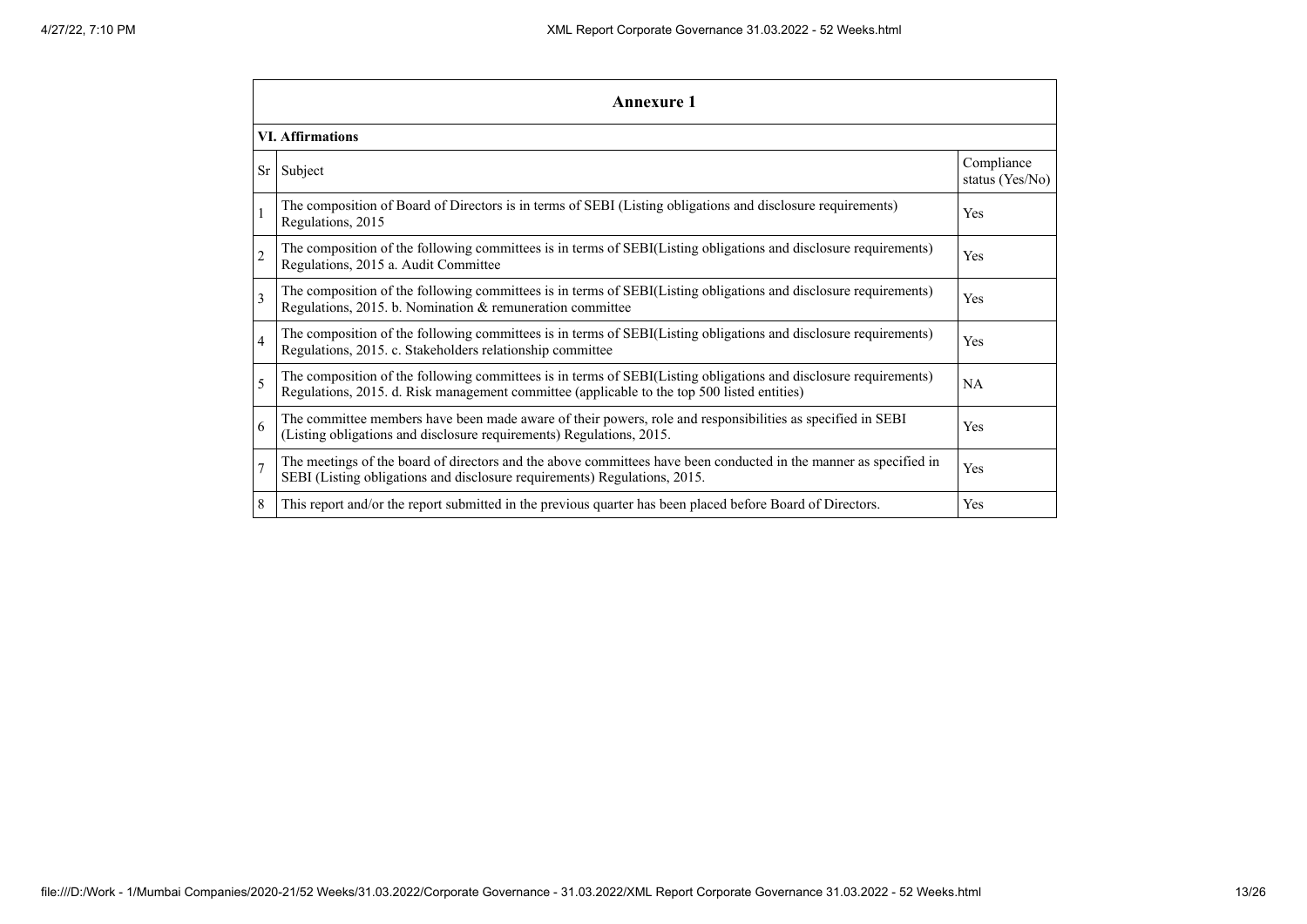|           | <b>Annexure 1</b> |                                          |  |  |
|-----------|-------------------|------------------------------------------|--|--|
| <b>Sr</b> | Subject           | Compliance status                        |  |  |
|           | Name of signatory | <b>SONAL RATNAWAT</b>                    |  |  |
|           | Designation       | Company Secretary and Compliance Officer |  |  |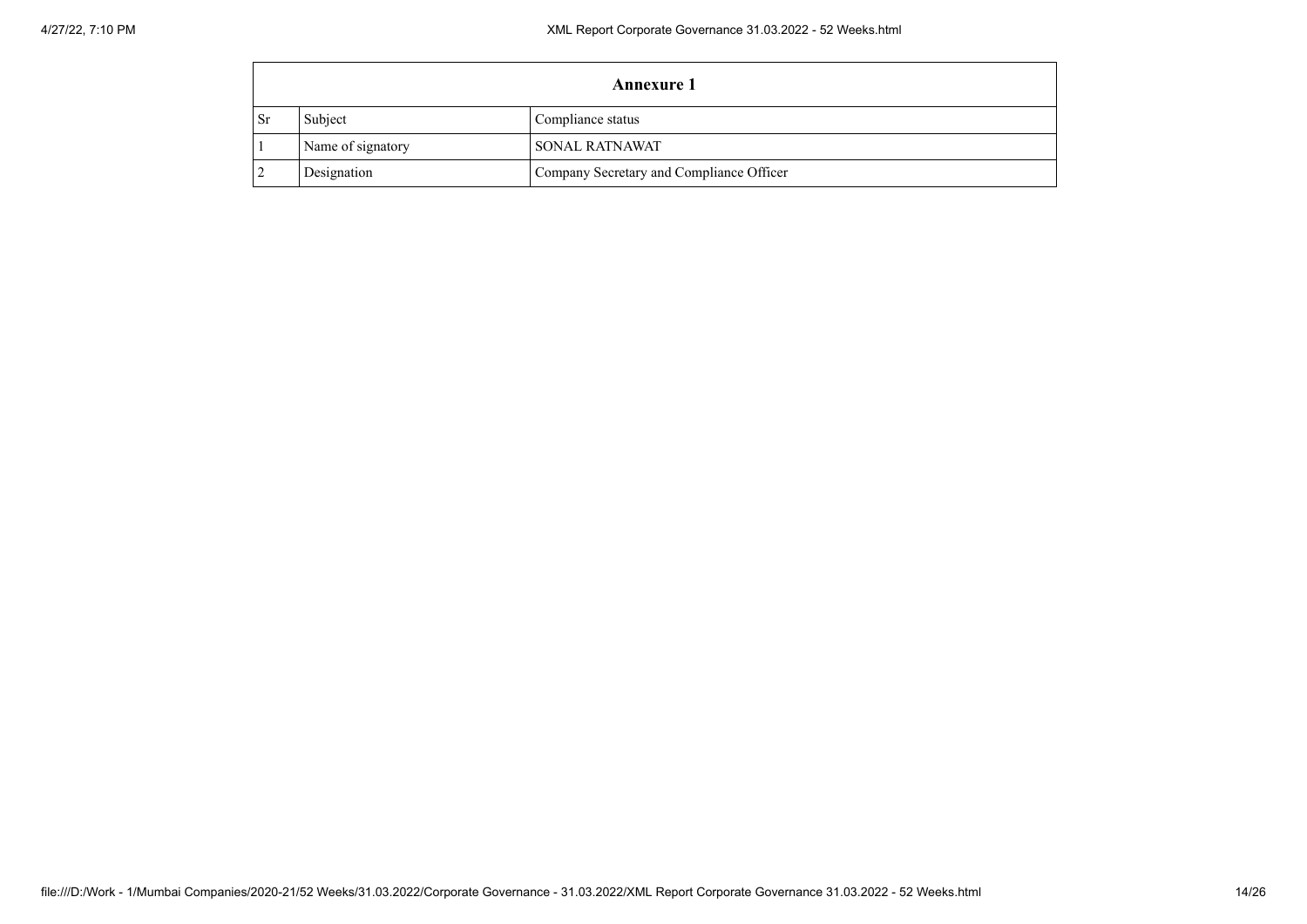|                | <b>Annexure II</b>                                                         |                                  |                                                                                                                 |                              |  |  |
|----------------|----------------------------------------------------------------------------|----------------------------------|-----------------------------------------------------------------------------------------------------------------|------------------------------|--|--|
|                |                                                                            |                                  | Annexure II to be submitted by listed entity at the end of the financial year (for the whole of financial year) |                              |  |  |
|                | I. Disclosure on website in terms of Listing Regulations                   |                                  |                                                                                                                 |                              |  |  |
| <b>Sr</b>      | Item                                                                       | Compliance status<br>(Yes/No/NA) | If status is "No" details of non-<br>compliance may be given here.                                              | Web address                  |  |  |
| 1              | Details of business                                                        | Yes                              |                                                                                                                 | www.52weeksentertainment.com |  |  |
| $\overline{c}$ | Terms and conditions of appointment of<br>independent directors            | Yes                              |                                                                                                                 | www.52weeksentertainment.com |  |  |
| 3              | Composition of various committees of<br>board of directors                 | Yes                              |                                                                                                                 | www.52weeksentertainment.com |  |  |
| $\overline{4}$ | Code of conduct of board of directors<br>and senior management personnel   | Yes                              |                                                                                                                 | www.52weeksentertainment.com |  |  |
| 5              | Details of establishment of vigil<br>mechanism/ Whistle Blower policy      | Yes                              |                                                                                                                 | www.52weeksentertainment.com |  |  |
| 6              | Criteria of making payments to non-<br>executive directors                 | Yes                              |                                                                                                                 | www.52weeksentertainment.com |  |  |
| 7              | Policy on dealing with related party<br>transactions                       | Yes                              |                                                                                                                 | www.52weeksentertainment.com |  |  |
| $\overline{8}$ | Policy for determining 'material'<br>subsidiaries                          | Yes                              |                                                                                                                 | www.52weeksentertainment.com |  |  |
| $\mathbf Q$    | Details of familiarization programmes<br>imparted to independent directors | Yes                              |                                                                                                                 | www.52weeksentertainment.com |  |  |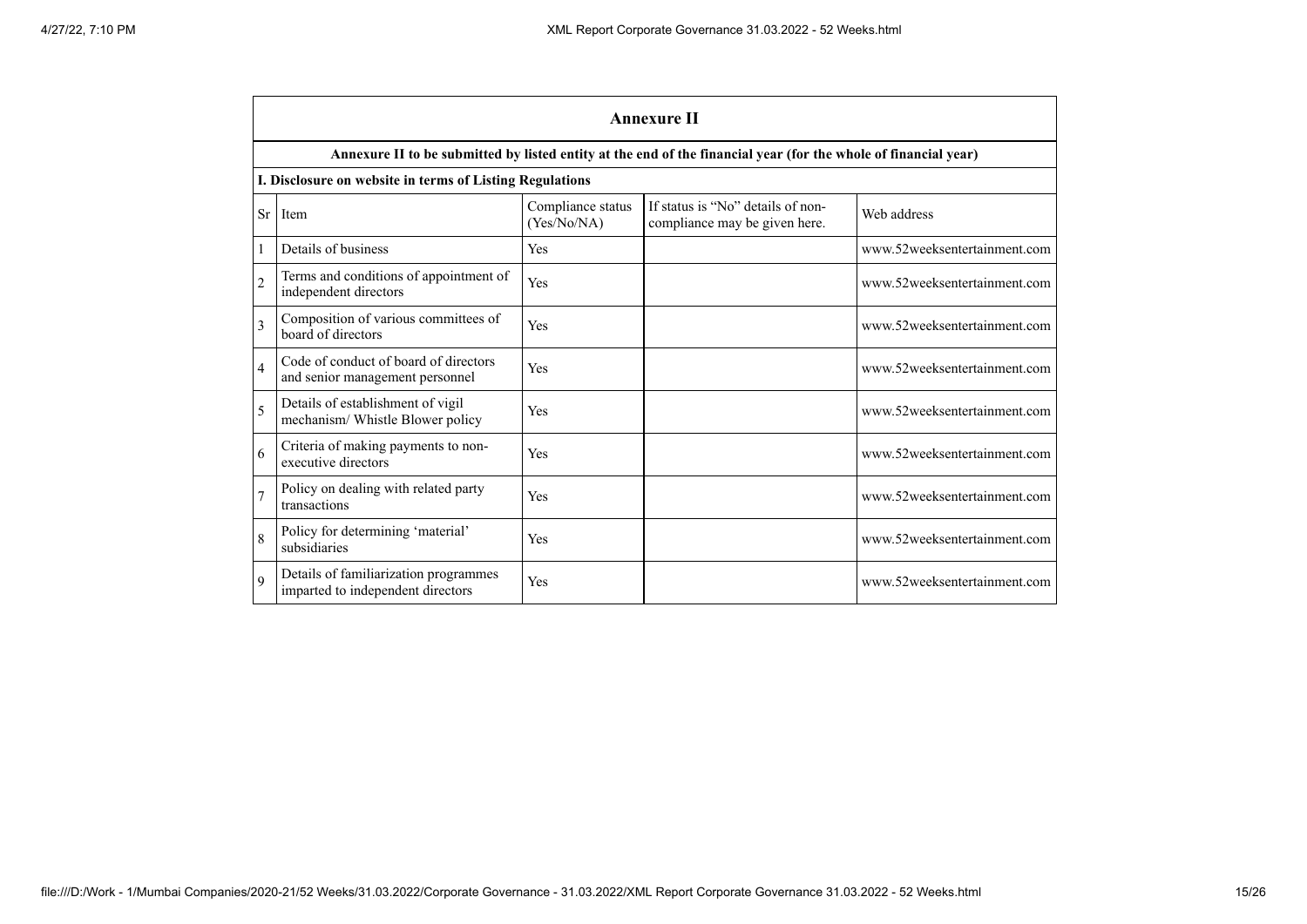|    | <b>Annexure II</b>                                                                                                                                                                              |                                     |                                                                          |                              |
|----|-------------------------------------------------------------------------------------------------------------------------------------------------------------------------------------------------|-------------------------------------|--------------------------------------------------------------------------|------------------------------|
|    | Annexure II to be submitted by listed entity at the end of the financial year (for the whole of financial year)                                                                                 |                                     |                                                                          |                              |
|    | I. Disclosure on website in terms of Listing Regulations                                                                                                                                        |                                     |                                                                          |                              |
|    | Sr I Item                                                                                                                                                                                       | Compliance<br>status<br>(Yes/No/NA) | If status is "No"<br>details of non-<br>compliance may be<br>given here. | Web address                  |
| 10 | Contact information of the designated officials of the listed<br>entity who are responsible for assisting and handling<br>investor grievances                                                   | Yes                                 |                                                                          | www.52weeksentertainment.com |
| 11 | email address for grievance redressal and other relevant<br>details                                                                                                                             | Yes                                 |                                                                          | www.52weeksentertainment.com |
| 12 | Financial results                                                                                                                                                                               | Yes                                 |                                                                          | www.52weeksentertainment.com |
| 13 | Shareholding pattern                                                                                                                                                                            | Yes                                 |                                                                          | www.52weeksentertainment.com |
| 14 | Details of agreements entered into with the media<br>companies and/or their associates                                                                                                          | <b>NA</b>                           |                                                                          |                              |
| 15 | Schedule of analyst or institutional investor meet and<br>presentations made by the listed entity to analysts or<br>institutional investors simultaneously with submission to<br>stock exchange | <b>NA</b>                           |                                                                          |                              |
| 16 | New name and the old name of the listed entity                                                                                                                                                  | Yes                                 |                                                                          | www.52weeksentertainment.com |
| 17 | Advertisements as per regulation 47 (1)                                                                                                                                                         | Yes                                 |                                                                          | www.52weeksentertainment.com |
| 18 | Credit rating or revision in credit rating obtained                                                                                                                                             | Yes                                 |                                                                          | www.52weeksentertainment.com |
| 19 | Separate audited financial statements of each subsidiary of<br>the listed entity in respect of a relevant financial year                                                                        | NA                                  |                                                                          |                              |
| 20 | Whether company has provided information under separate<br>section on its website as per Regulation $46(2)$                                                                                     | Yes                                 |                                                                          | www.52weeksentertainment.com |
| 21 | Materiality Policy as per Regulation 30                                                                                                                                                         | Yes                                 |                                                                          | www.52weeksentertainment.com |
| 22 | Dividend Distribution policy as per Regulation 43A (as<br>applicable)                                                                                                                           | Yes                                 |                                                                          | www.52weeksentertainment.com |
| 23 | It is certified that these contents on the website of the listed<br>entity are correct                                                                                                          | Yes                                 |                                                                          | www.52weeksentertainment.com |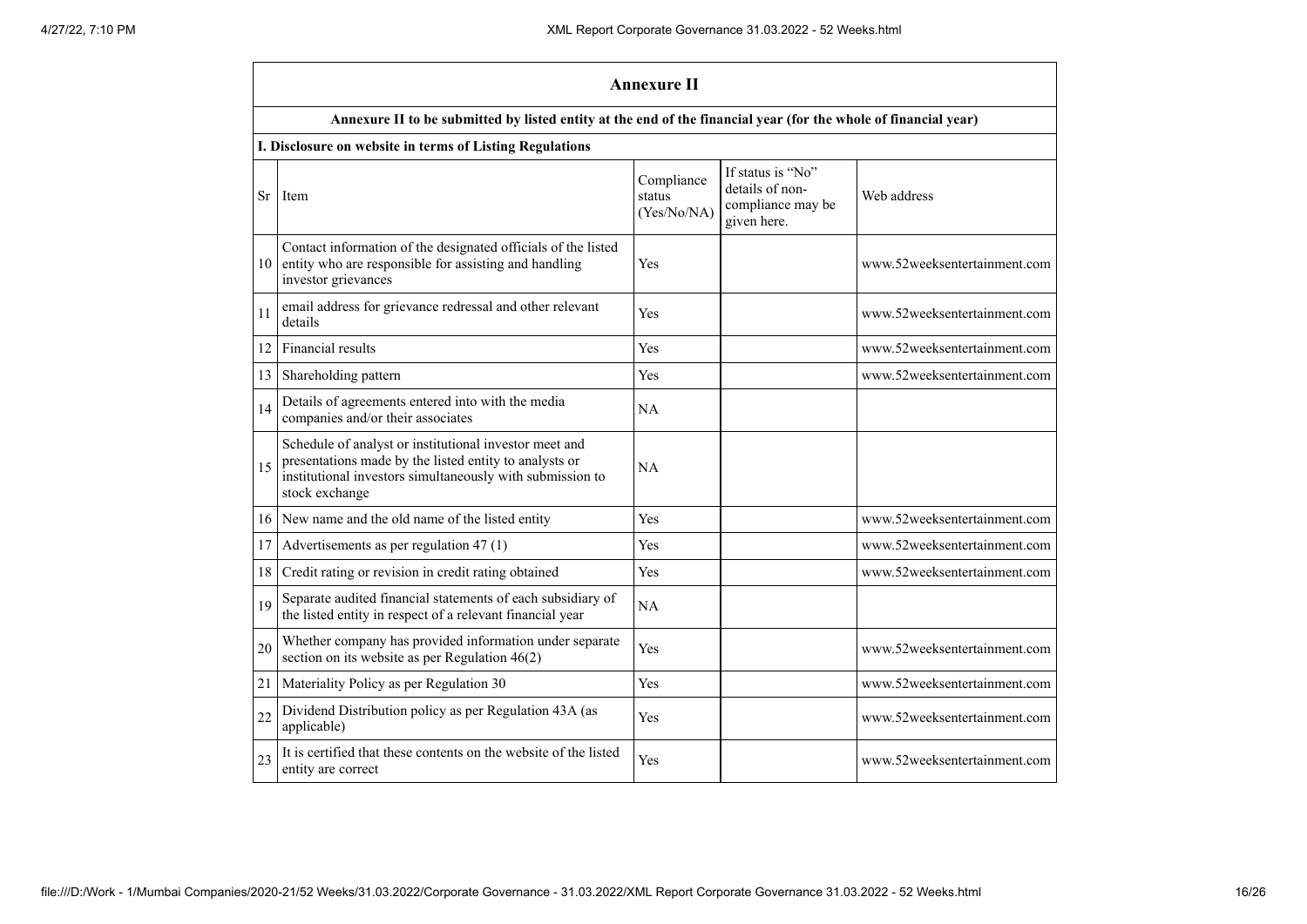|                | <b>Annexure II</b>                                                                                                   |                                |                                     |                                                                    |
|----------------|----------------------------------------------------------------------------------------------------------------------|--------------------------------|-------------------------------------|--------------------------------------------------------------------|
|                | <b>II. Annual Affirmations</b>                                                                                       |                                |                                     |                                                                    |
| <b>Sr</b>      | Particulars                                                                                                          | Regulation<br>Number           | Compliance<br>status<br>(Yes/No/NA) | If status is "No" details of non-<br>compliance may be given here. |
| $\mathbf{1}$   | Independent director(s) have been appointed in terms of<br>specified criteria of 'independence' and/or 'eligibility' | $16(1)(b)$ &<br>25(6)          | Yes                                 |                                                                    |
| $\overline{c}$ | Board composition                                                                                                    | 17(1),<br>$17(1A)$ &<br>17(1B) | Yes                                 |                                                                    |
| 3              | Meeting of Board of directors                                                                                        | 17(2)                          | Yes                                 |                                                                    |
| 4              | Quorum of Board meeting                                                                                              | 17(2A)                         | Yes                                 |                                                                    |
| 5              | Review of Compliance Reports                                                                                         | 17(3)                          | Yes                                 |                                                                    |
| 6              | Plans for orderly succession for appointments                                                                        | 17(4)                          | Yes                                 |                                                                    |
| $\overline{7}$ | Code of Conduct                                                                                                      | 17(5)                          | Yes                                 |                                                                    |
| 8              | Fees/compensation                                                                                                    | 17(6)                          | Yes                                 |                                                                    |
| 9              | Minimum Information                                                                                                  | 17(7)                          | Yes                                 |                                                                    |
| 10             | Compliance Certificate                                                                                               | 17(8)                          | Yes                                 |                                                                    |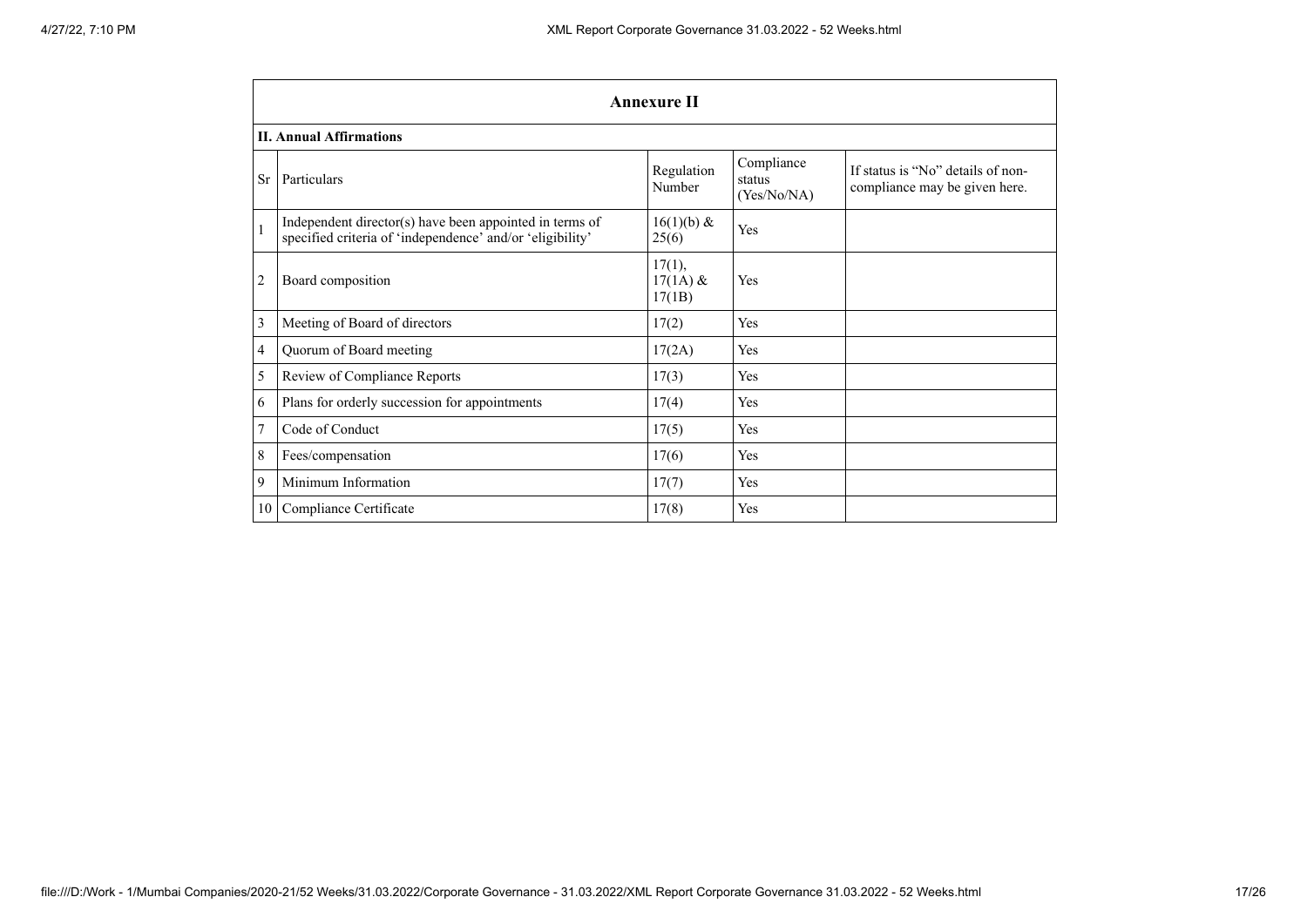|      | <b>Annexure II</b>                                         |                            |                                  |                                                                   |  |
|------|------------------------------------------------------------|----------------------------|----------------------------------|-------------------------------------------------------------------|--|
|      | <b>II. Annual Affirmations</b>                             |                            |                                  |                                                                   |  |
| Sr.  | Particulars                                                | Regulation<br>Number       | Compliance status<br>(Yes/No/NA) | If status is "No" details of non-compliance<br>may be given here. |  |
| 11   | Risk Assessment & Management                               | 17(9)                      | Yes                              |                                                                   |  |
| 12   | Performance Evaluation of Independent<br><b>Directors</b>  | 17(10)                     | Yes                              |                                                                   |  |
| 13   | Recommendation of Board                                    | 17(11)                     | Yes                              |                                                                   |  |
| 14   | Maximum number of Directorships                            | 17A                        | Yes                              |                                                                   |  |
| 15   | Composition of Audit Committee                             | 18(1)                      | Yes                              |                                                                   |  |
| 16 I | Meeting of Audit Committee                                 | 18(2)                      | Yes                              |                                                                   |  |
| 17   | Composition of nomination & remuneration<br>committee      | 19(1) & (2)                | Yes                              |                                                                   |  |
| 18   | Quorum of Nomination and Remuneration<br>Committee meeting | 19(2A)                     | Yes                              |                                                                   |  |
| 19   | Meeting of Nomination and Remuneration<br>Committee        | 19(3A)                     | Yes                              |                                                                   |  |
| 20   | Composition of Stakeholder Relationship<br>Committee       | $20(1), 20(2)$ &<br>20(2A) | Yes                              |                                                                   |  |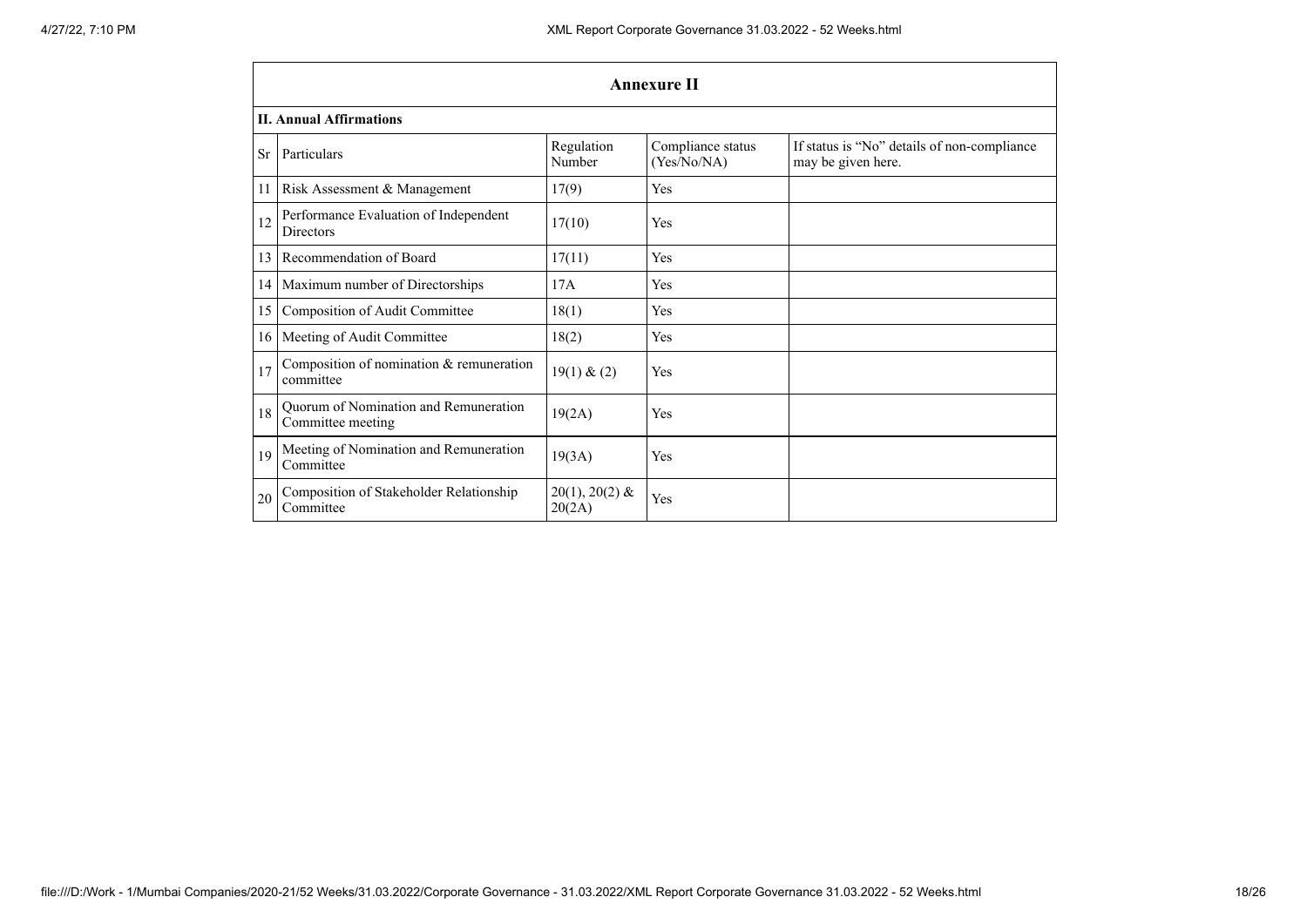|           | <b>Annexure II</b>                                                                     |                                                |                                  |                                                                    |  |
|-----------|----------------------------------------------------------------------------------------|------------------------------------------------|----------------------------------|--------------------------------------------------------------------|--|
|           | <b>II. Annual Affirmations</b>                                                         |                                                |                                  |                                                                    |  |
| <b>Sr</b> | Particulars                                                                            | Regulation<br>Number                           | Compliance status<br>(Yes/No/NA) | If status is "No" details of non-<br>compliance may be given here. |  |
| 21        | Meeting of Stakeholders Relationship Committee                                         | 20(3A)                                         | Yes                              |                                                                    |  |
| 22        | Composition and role of risk management<br>committee                                   | 21(1), (2), (3), (4)                           | Yes                              |                                                                    |  |
| 23        | Meeting of Risk Management Committee                                                   | 21(3A)                                         | Yes                              |                                                                    |  |
| 24        | Vigil Mechanism                                                                        | 22                                             | Yes                              |                                                                    |  |
| 25        | Policy for related party Transaction                                                   | $23(1)$ , $(1A)$ , $(5)$ ,<br>$(6)(7)$ & $(8)$ | Yes                              |                                                                    |  |
| 26        | Prior or Omnibus approval of Audit Committee for<br>all related party transactions     | 23(2), (3)                                     | Yes                              |                                                                    |  |
| 27        | Approval for material related party transactions                                       | 23(4)                                          | Yes                              |                                                                    |  |
| 28        | Disclosure of related party transactions on<br>consolidated basis                      | 23(9)                                          | Yes                              |                                                                    |  |
| 29        | Composition of Board of Directors of unlisted<br>material Subsidiary                   | 24(1)                                          | NA                               |                                                                    |  |
| 30        | Other Corporate Governance requirements with<br>respect to subsidiary of listed entity | 24(2),(3),(4),(5)<br>$\&(6)$                   | NA                               |                                                                    |  |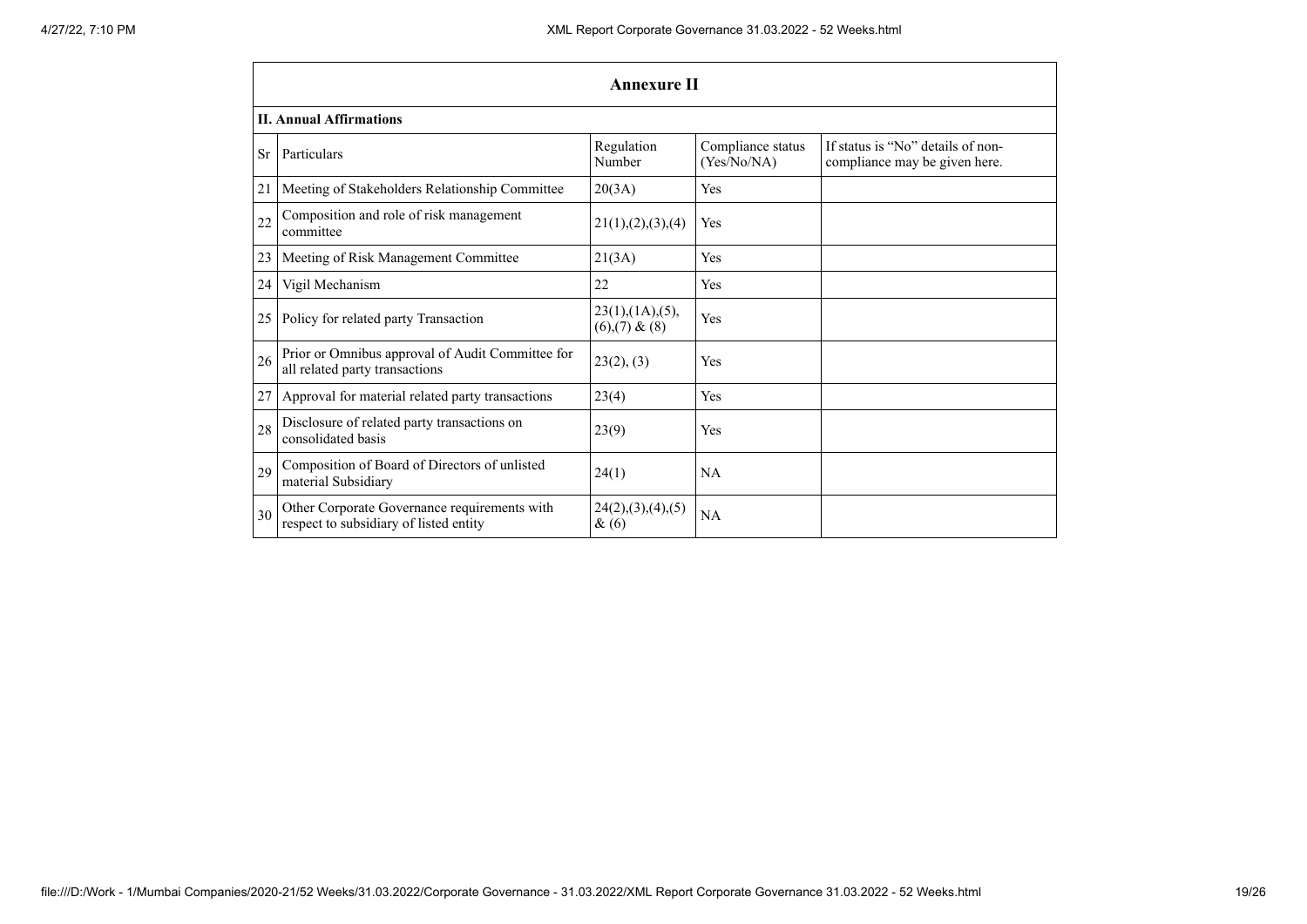|           | <b>Annexure II</b>                                                                                                   |                      |                                     |                                                                    |
|-----------|----------------------------------------------------------------------------------------------------------------------|----------------------|-------------------------------------|--------------------------------------------------------------------|
|           | <b>II. Annual Affirmations</b>                                                                                       |                      |                                     |                                                                    |
| <b>Sr</b> | Particulars                                                                                                          | Regulation<br>Number | Compliance<br>status<br>(Yes/No/NA) | If status is "No" details of non-<br>compliance may be given here. |
| 31        | Annual Secretarial Compliance Report                                                                                 | 24(A)                | Yes                                 |                                                                    |
| 32        | Alternate Director to Independent Director                                                                           | 25(1)                | <b>NA</b>                           |                                                                    |
| 33        | Maximum Tenure                                                                                                       | 25(2)                | Yes                                 |                                                                    |
| 34        | Meeting of independent directors                                                                                     | $25(3)$ &<br>(4)     | Yes                                 |                                                                    |
| 35        | Familiarization of independent directors                                                                             | 25(7)                | Yes                                 |                                                                    |
| 36        | Declaration from Independent Director                                                                                | $25(8)$ &<br>(9)     | Yes                                 |                                                                    |
| 37        | D & O Insurance for Independent Directors                                                                            | 25(10)               | <b>NA</b>                           |                                                                    |
| 38        | Memberships in Committees                                                                                            | 26(1)                | Yes                                 |                                                                    |
| 39        | Affirmation with compliance to code of conduct from members of<br>Board of Directors and Senior management personnel | 26(3)                | Yes                                 |                                                                    |
| 40        | Disclosure of Shareholding by Non-Executive Directors                                                                | 26(4)                | Yes                                 |                                                                    |
| 41        | Policy with respect to Obligations of directors and senior<br>management                                             | $26(2)$ &<br>26(5)   | Yes                                 |                                                                    |
|           | Any other information to be provided - Add Notes                                                                     |                      |                                     |                                                                    |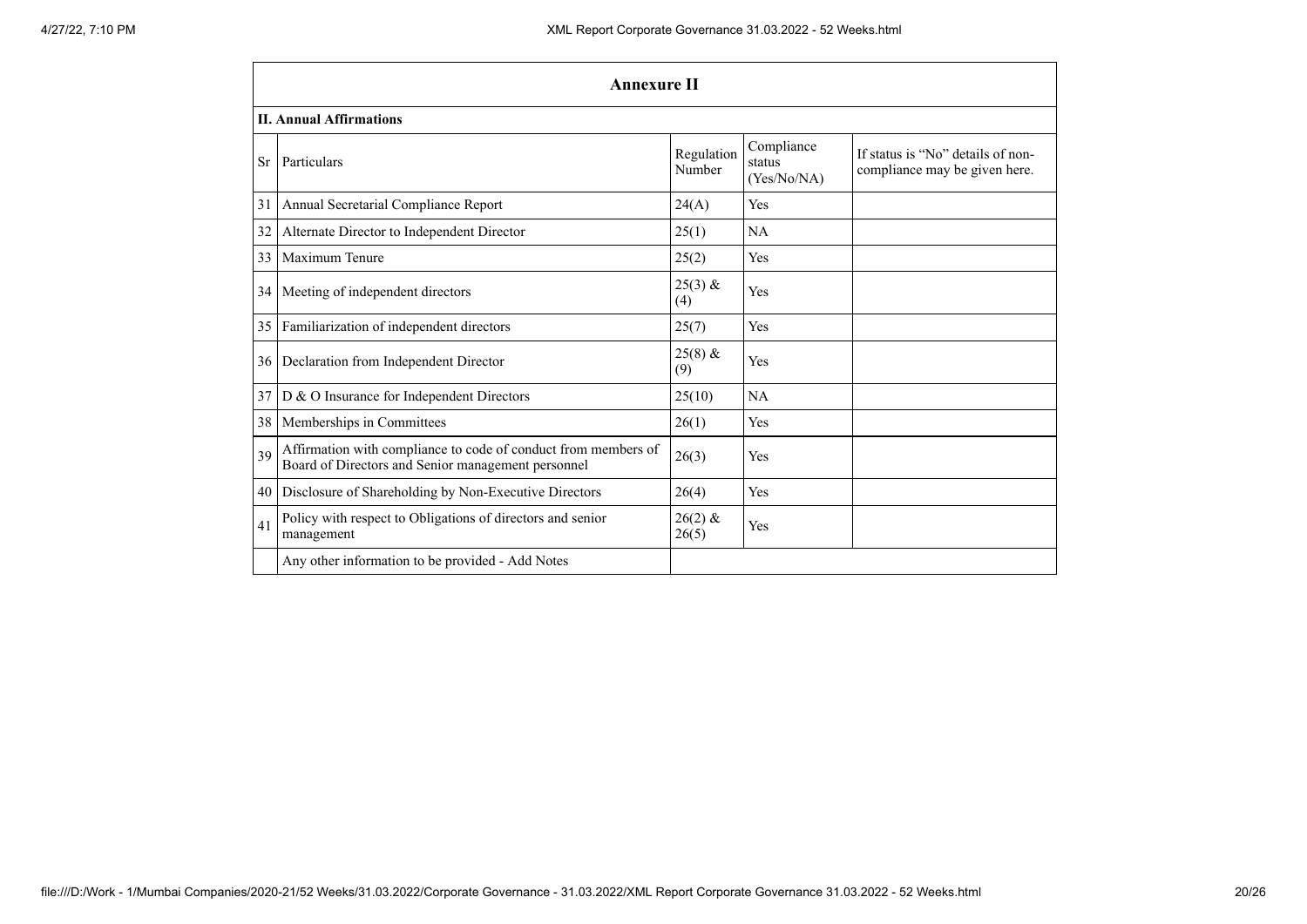| <b>Annexure II</b> |                                          |  |  |  |
|--------------------|------------------------------------------|--|--|--|
| Name of signatory  | Sonal Ratnawat                           |  |  |  |
| Designation        | Company Secretary and Compliance Officer |  |  |  |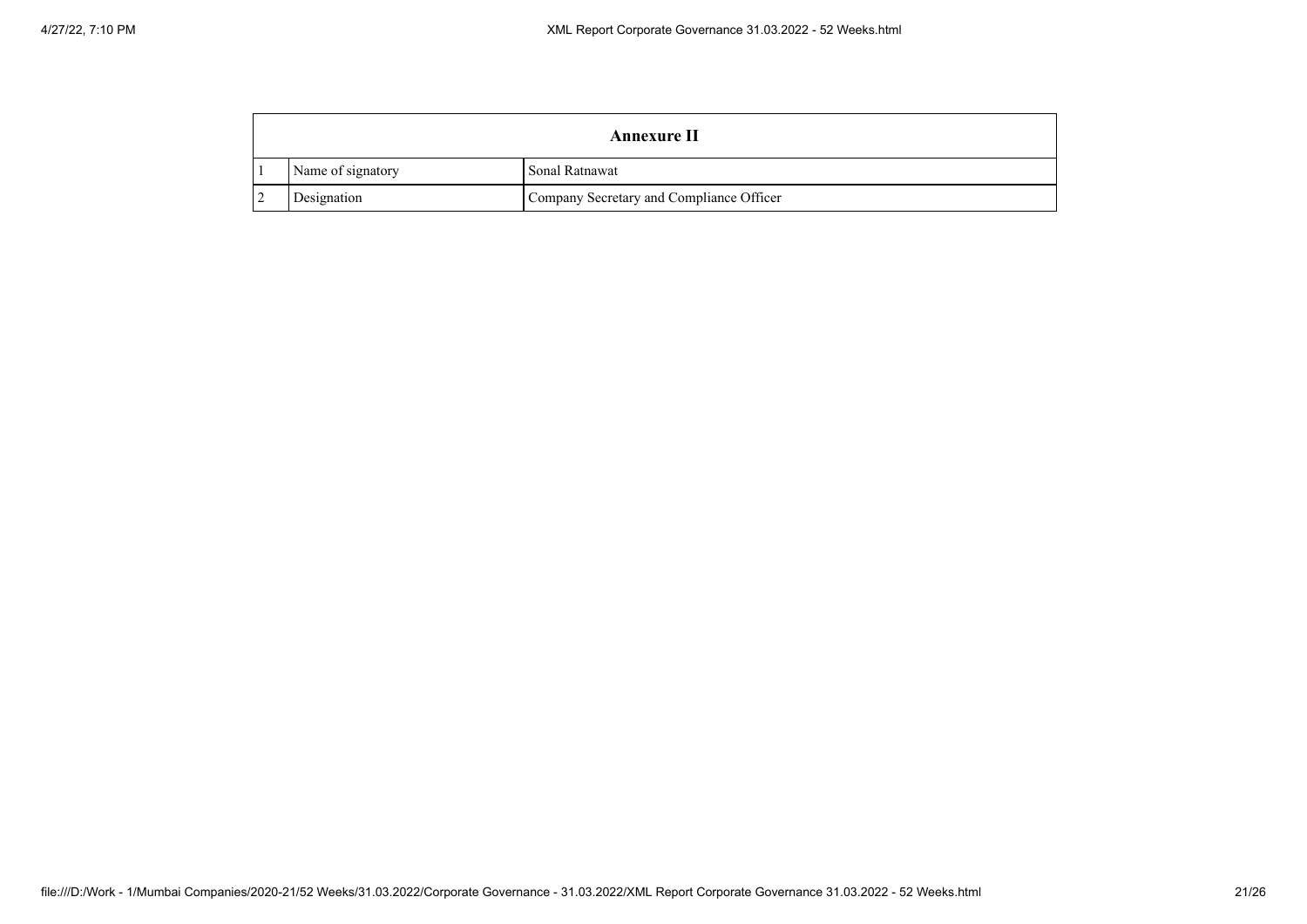| Annexure II                                                                                                                                                           |                                         |  |  |
|-----------------------------------------------------------------------------------------------------------------------------------------------------------------------|-----------------------------------------|--|--|
| <b>III.</b> Affirmations                                                                                                                                              |                                         |  |  |
| <b>Particulars</b>                                                                                                                                                    | <b>Compliance status</b><br>(Yes/No/NA) |  |  |
| The Listed Entity has approved Material Subsidiary Policy and the Corporate Governance requirements with<br>respect to subsidiary of Listed Entity have been complied | NA                                      |  |  |
| Any other information to be provided                                                                                                                                  |                                         |  |  |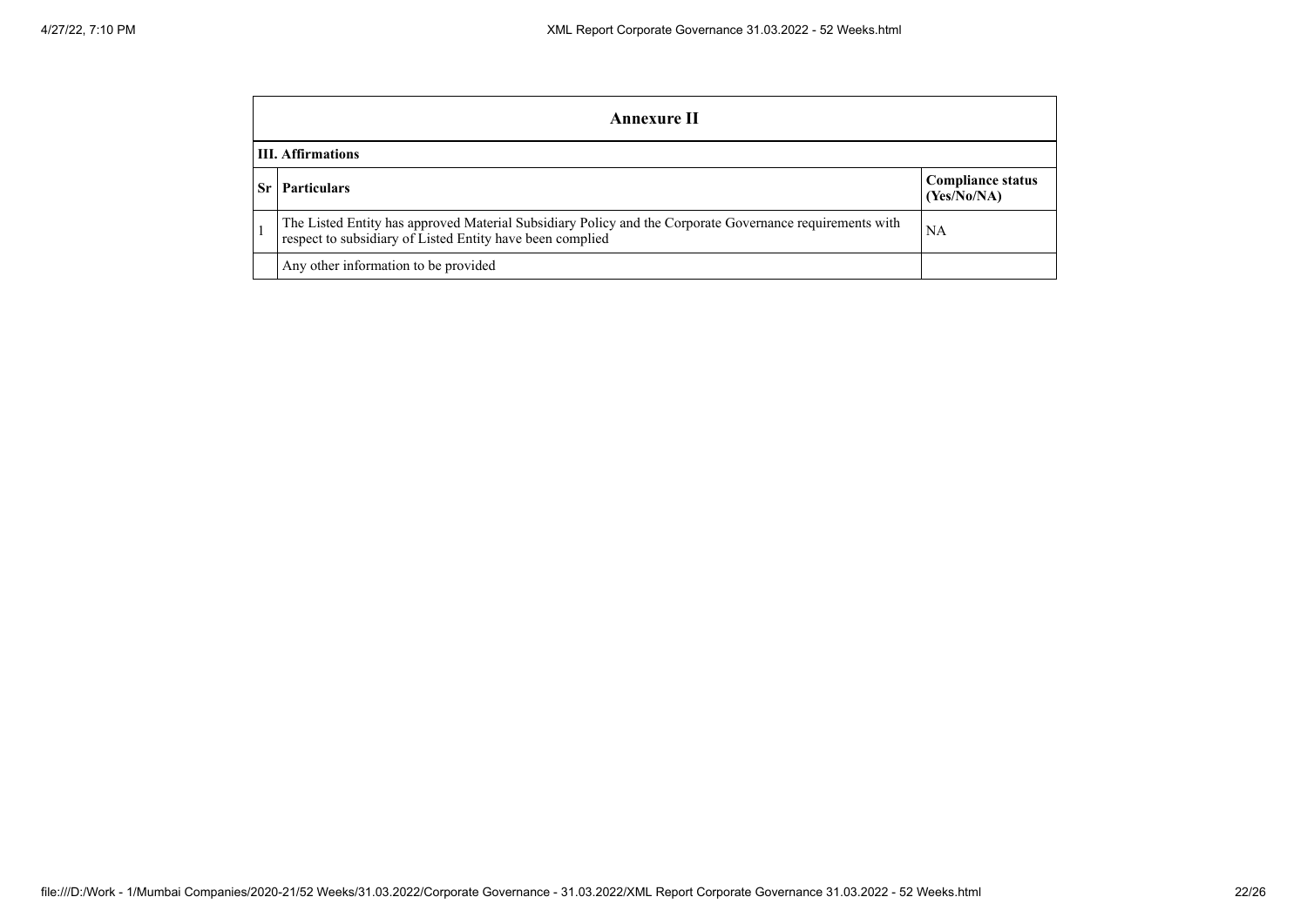| <b>Annexure II</b> |                                          |  |  |  |
|--------------------|------------------------------------------|--|--|--|
| Name of signatory  | Sonal Ratnawat                           |  |  |  |
| Designation        | Company Secretary and Compliance Officer |  |  |  |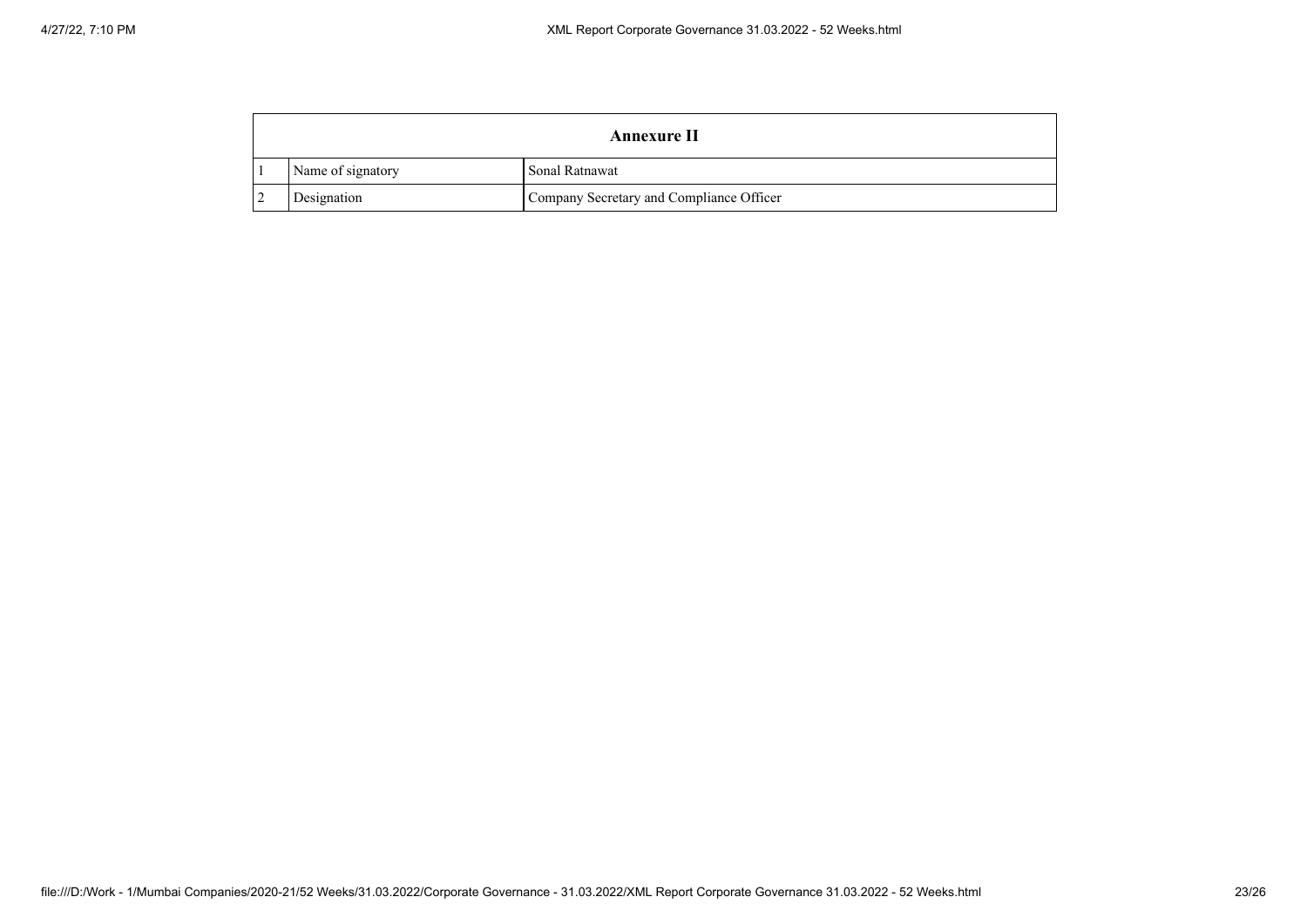| <b>Additional Half yearly Disclosure</b> |                        |  |
|------------------------------------------|------------------------|--|
| Applicability of disclosure              | Not Applicable         |  |
| Reason for Non Applicability             | Textual Information(1) |  |